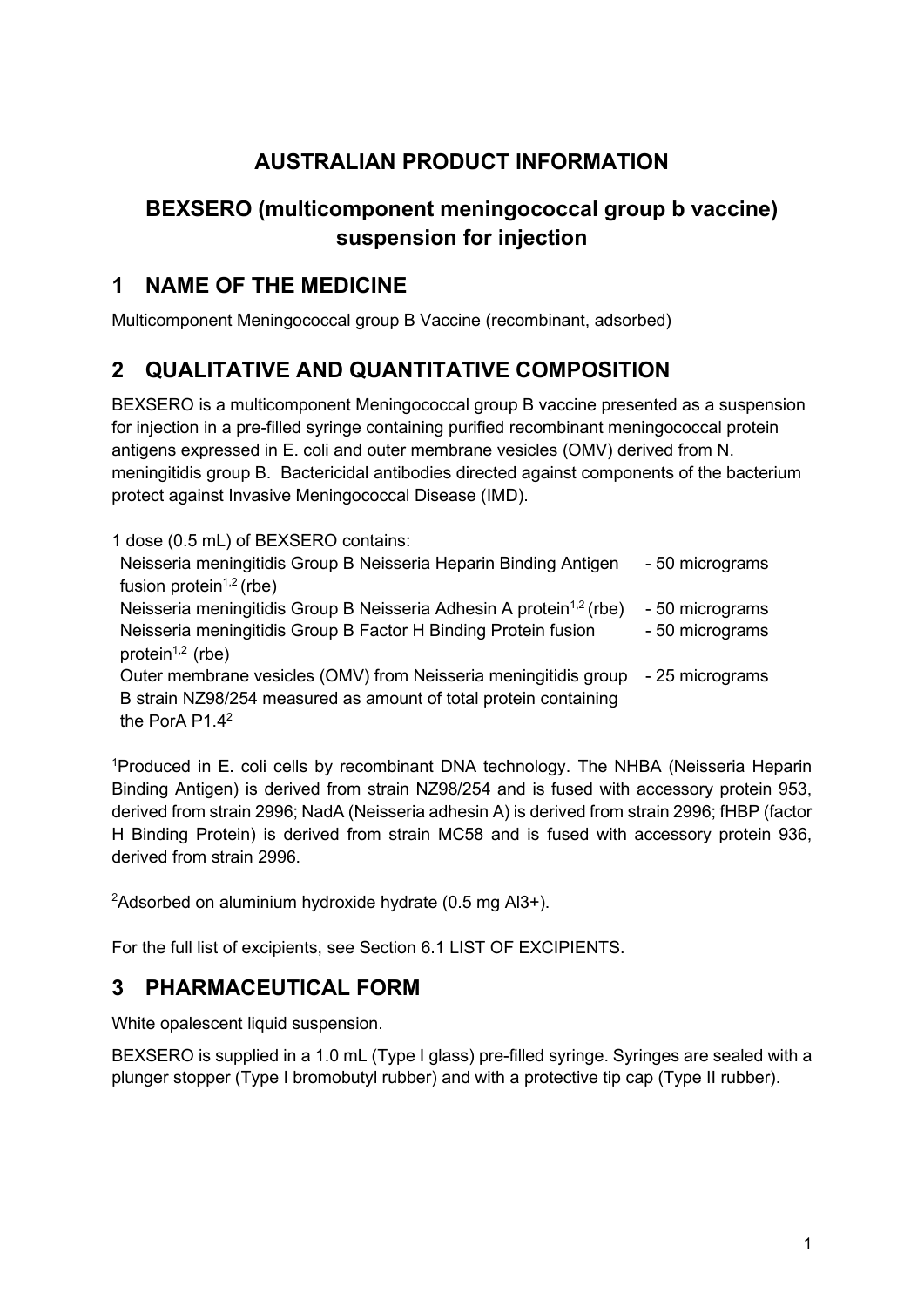## **4 CLINICAL PARTICULARS**

### **4.1 THERAPEUTIC INDICATIONS**

BEXSERO is indicated for active immunisation against invasive disease caused by N. meningitidis group B strains. For information on protection against specific group B strains See Section 5.1 PHARMACODYNAMIC PROPERTIES

BEXSERO is indicated for vaccination of individuals from 2 months of age and older.

## **4.2 DOSE AND METHOD OF ADMINISTRATION**

In the absence of compatibility studies, this medicinal product must not be mixed with other medicinal products. BEXSERO can be given at the same time as other immunisations, provided that the vaccine is administered either at a different site or away from the injection site of the other vaccine, according to local guidelines.

#### *Infants 2 months to 5 months of age at the time of the first dose*

The primary infant vaccination schedule consists of two or three doses, each of 0.5 ml, with an interval not less than 2 months between doses (2-dose primary schedule) or 1 month between doses (3-dose primary schedule). The first dose should be given no earlier than 2 months of age. The safety and efficacy of BEXSERO in infants less than 8 weeks of age has not yet been established. No data are available. A booster dose is recommended in the second year of life, from the age of 12 months or later, with an interval of at least 6 months between the primary series and booster dose (See Section 5.1 CLINICAL TRIALS).

#### *Infants 6 months to 11 months of age at the time of the first dose*

The vaccination schedule consists of two doses, each of 0.5 mL, with an interval not less than 2 months between doses. A booster dose is recommended in the second year of life with an interval of at least 2 months between the primary series and booster dose (See Section 5.1 CLINICAL TRIALS).

#### *Toddlers 12 months to 23 months of age at the time of the first dose*

The vaccination schedule consists of two doses, each of 0.5 mL, with an interval not less than 2 months between doses. The need for a booster dose after this vaccination schedule has not been established (See Section 5.1 CLINICAL TRIALS).

#### *Children 2 years to 10 years of age at the time of the first dose*

The vaccination schedule consists of two doses, each of 0.5 mL, with an interval not less than 1 month between doses. The need for a booster dose after this vaccination schedule has not been established (See Section 5.1 CLINICAL TRIALS).

#### *Adolescents and adults from 11 years of age at the time of first dose*

Two doses, each of 0.5 mL, with an interval of at least 1 month between doses. The need for a booster dose after this vaccination schedule has not been established (See Section 5.1 CLINICAL TRIALS).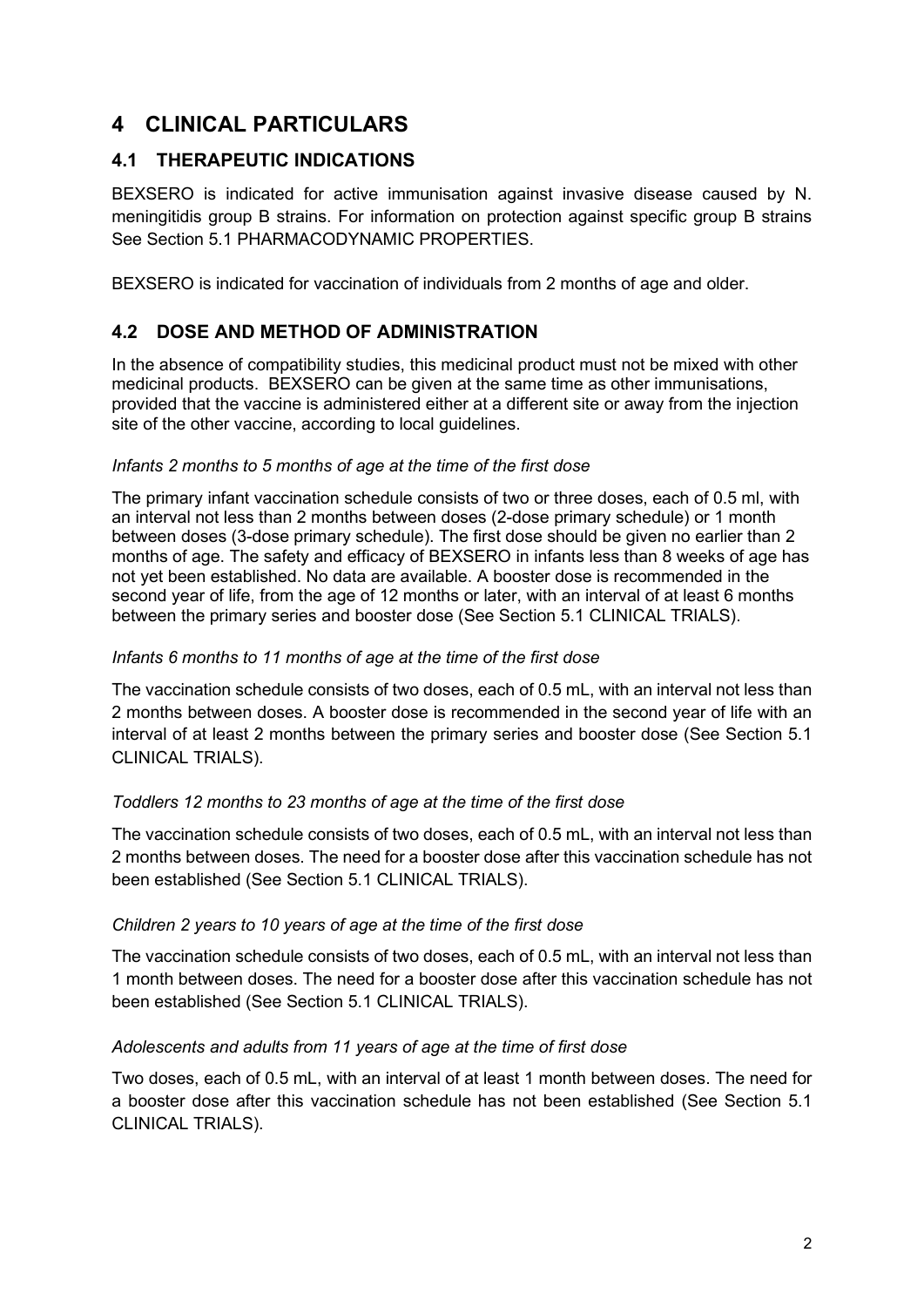The safety and efficacy of BEXSERO in individuals above 50 years of age have not been established.

|  |  | <b>Table 1. Summary of Dosages</b> |  |  |
|--|--|------------------------------------|--|--|
|--|--|------------------------------------|--|--|

| Age at first dose       | Primary        | Intervals between    | <b>Booster</b>                    |
|-------------------------|----------------|----------------------|-----------------------------------|
|                         | Immunisation   | <b>Primary Doses</b> |                                   |
| Infants, 2 months to    |                |                      | Yes, 1 dose in the                |
| $5$ months <sup>a</sup> | Two doses      | Not less than 2      | second year of life,              |
|                         | each of 0.5 ml | months               | from the age of 12                |
|                         |                |                      | months or later, with             |
|                         | Three doses    | Not less than 1      | an interval of at least 6         |
|                         | each of 0.5 ml | month                | months between the                |
|                         |                |                      | primary series and                |
|                         |                |                      | booster dose <sup>b</sup>         |
| Infants, 6 months to    | Two doses      | Not less than 2      | Yes, 1 dose in the                |
| 11 months               | each of 0.5 mL | months               | second year of life with          |
|                         |                |                      | an interval of at least 2         |
|                         |                |                      | months between the                |
|                         |                |                      | primary series and                |
|                         |                |                      | booster dose <sup>b</sup>         |
| Toddlers, 12            | Two doses      | Not less than 2      | Need not established <sup>b</sup> |
| months to 23            | each of 0.5 mL | months               |                                   |
| months                  |                |                      |                                   |
|                         |                |                      |                                   |
|                         |                |                      |                                   |
| Children, 2 years to    | Two doses      | Not less than 1      | Need not established <sup>b</sup> |
| 10 years                | each of 0.5 mL | month                |                                   |
| Adolescents (from,      | Two doses      | Not less than 1      | Need not established <sup>b</sup> |
| 11 years) and           | each of 0.5 mL | month                |                                   |
| adults*                 |                |                      |                                   |

<sup>a</sup> The first dose should be given no earlier than 2 months of age. The safety and efficacy of BEXSERO in infants less than 8 weeks of age has not yet been established. No data are available.

**b** See Section 5.1 CLINICAL TRIALS.

\* The safety and efficacy of BEXSERO in individuals above 50 years of age have not been established.

Sufficient data are not available on the safety and effectiveness of using BEXSERO and other meningococcal group B vaccines interchangeably to complete the vaccination series. Therefore, it is recommended that subjects who receive a first dose of BEXSERO, complete the vaccination course with BEXSERO.

Further guidance regarding the use of vaccines can be found in the Australian Immunisation Handbook.

#### **Method of Administration**

The vaccine is given by deep intramuscular injection, preferably in the anterolateral aspect of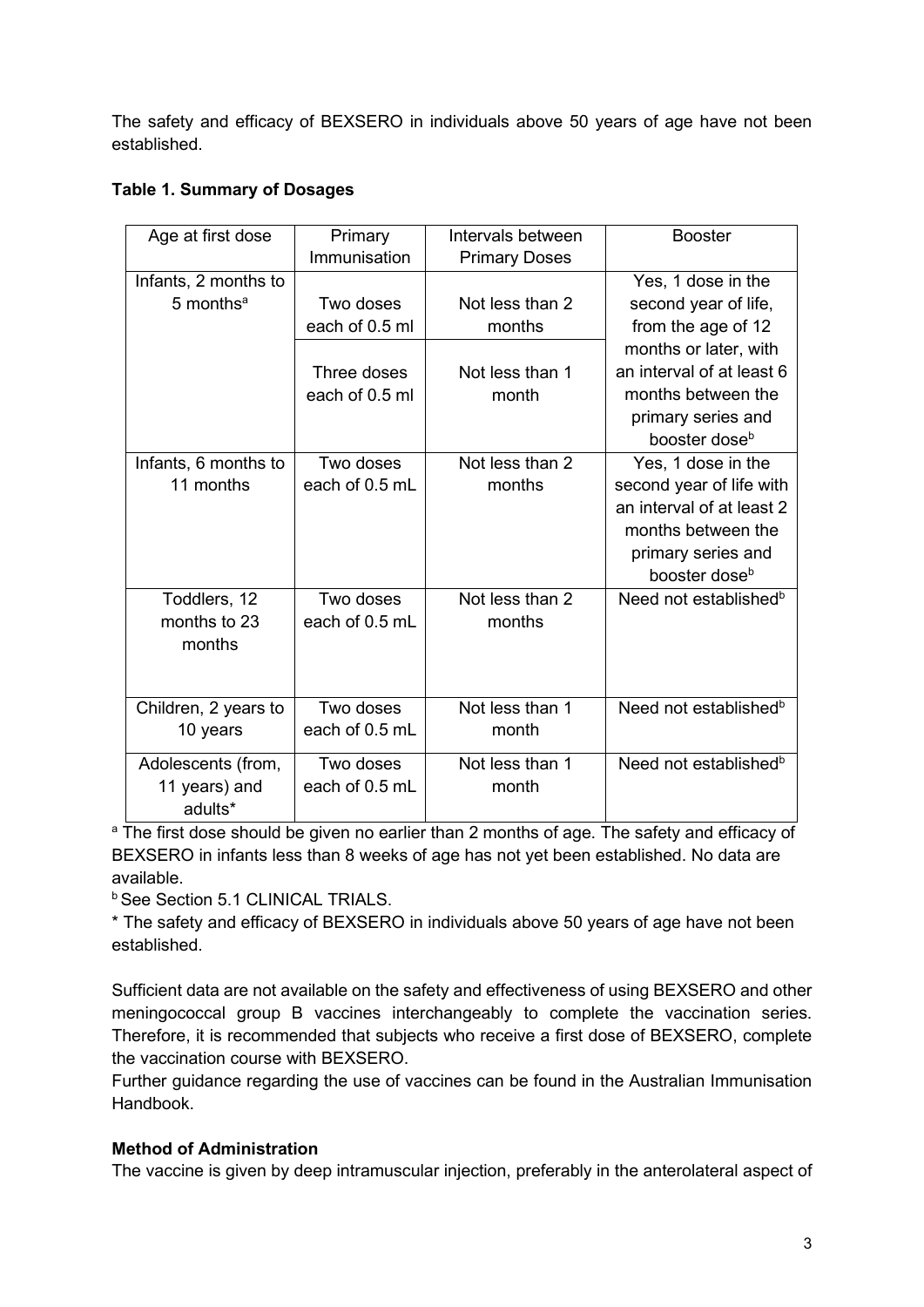the thigh in infants or in the deltoid muscle region of the upper arm in older subjects.

Separate injection sites must be used if more than one vaccine is administered at the same time. Administer in accordance with local guidelines.

The vaccine must not be injected intravenously, subcutaneously or intradermally and must not be mixed with other vaccines in the same syringe.

BEXSERO is for single use in one patient only.

Upon storage of the suspension, a fine off-white deposit may form. Shake the vaccine well before use to form a homogeneous suspension. The vaccine should be visually inspected for particulate matter and discoloration prior to administration. In the event of any foreign particulate matter and/or variation of physical aspect being observed, do not administer the vaccine.

Any unused product or waste material should be disposed of in accordance with local requirements.

## **4.3 CONTRAINDICATIONS**

Hypersensitivity to the active substances (See Section 2 QUALITATIVE AND QUANTITATIVE COMPOSITION) or to any of the excipients (See Section 6.1 LIST OF EXCIPIENTS).

#### **4.4 SPECIAL WARNINGS AND PRECAUTIONS FOR USE**

As with other vaccines, administration of BEXSERO should be postponed in subjects suffering from an acute severe febrile illness. However, the presence of a minor infection, such as cold, should not result in the deferral of vaccination.

Do not inject intravascularly.

As with all injectable vaccines, appropriate medical treatment and supervision should always be readily available in case of an anaphylactic event following the administration of the vaccine.

Anxiety-related reactions, including vasovagal reactions (syncope), hyperventilation or stressrelated reactions may occur in association with vaccination as a psychogenic response to the needle injection (See Section 4.8 ADVERSE EFFECTS (UNDESIRABLE EFFECTS)). It is important that procedures are in place to avoid injury from fainting.

As with any vaccine, vaccination with BEXSERO may not protect all vaccine recipients. BEXSERO is not expected to provide protection against all circulating meningococcal group B strains (See Section 5.1 PHARMACOLOGICAL PROPERTIES).

As with many vaccines, health care professionals should be aware that a temperature elevation may occur following vaccination of infants and toddlers. Accordingly, patients and/or their care givers should be made aware of the risks and management of fever and its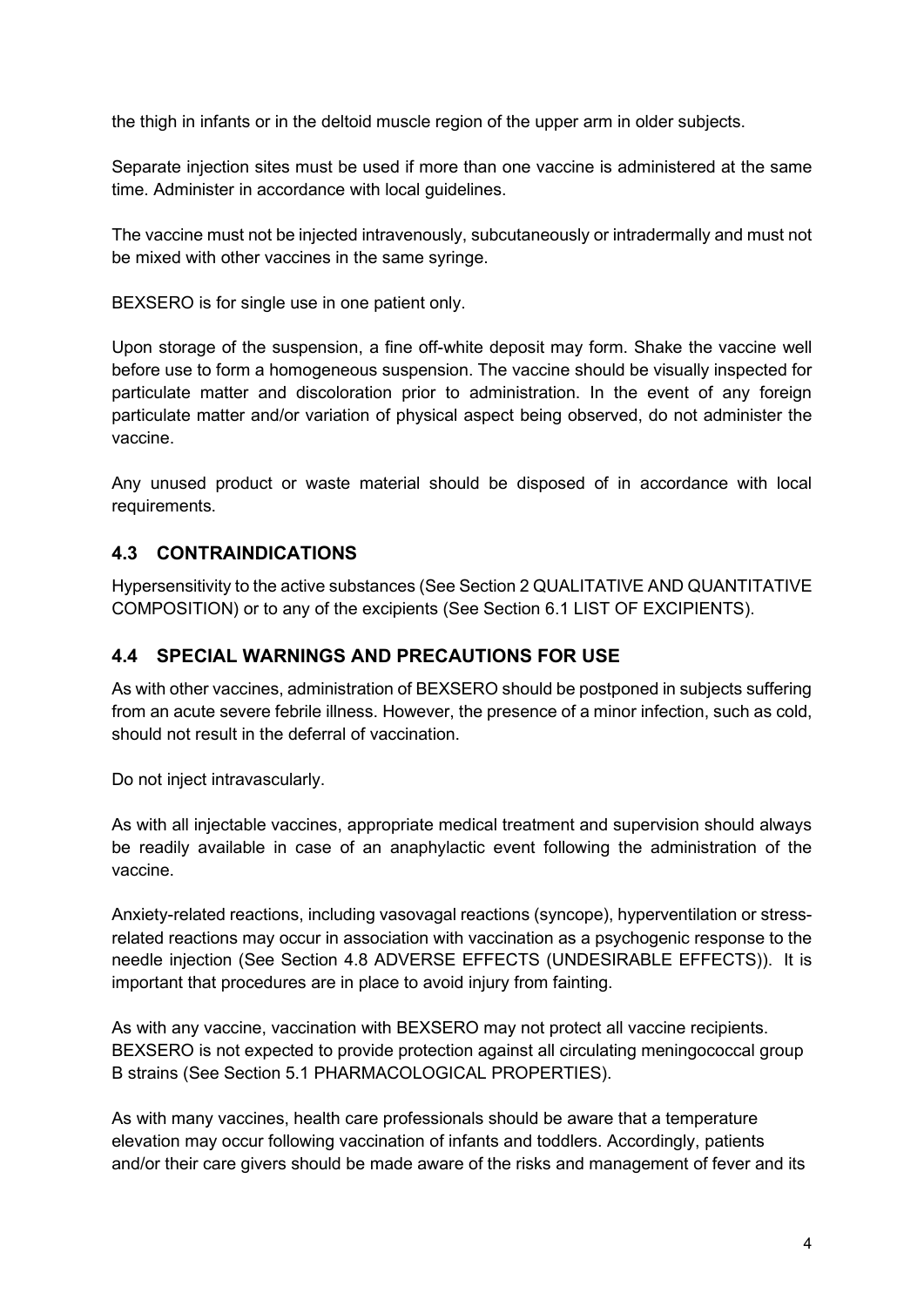sequelae. In infant study V72P13, fever ≥38.0°C was reported by 78%, 84% and 73% of participants after dose 1, 2 and 3, respectively, in the BEXSERO vaccine group, compared with 44%, 59% and 50% of participants receiving the routine vaccines alone. In the same study, fever ≥39.5°C was reported by 5%, 7% and 4% of participants after dose 1, 2 and 3, respectively, in the BEXSERO vaccine group, compared with 1%, 1% and 2% of participants receiving the routine vaccines alone. The rate of fever was decreased by the use of prophylactic antipyretics (as demonstrated in study V72P16). Prophylactic administration of antipyretics at the time of and closely after vaccination can reduce the incidence and intensity of post-vaccination febrile reactions. Antipyretic medication should be initiated according to local guidelines in infants and toddlers.

Individuals with impaired immune responsiveness, whether due to the use of immunesuppressive therapy, a genetic disorder, or other causes, may have reduced antibody response to active immunisation. Immunogenicity data are available in individuals with complement deficiencies, asplenia, or splenic dysfunction (See Section 5.1 CLINICAL TRIALS).

Individuals receiving treatment that inhibits terminal complement activation (for example, eculizumab) remain at increased risk of invasive disease caused by Neisseria meningitidis group B even following vaccination with BEXSERO.

Although no natural rubber latex is detected in the syringe tip cap, the safe use of BEXSERO in latex-sensitive individuals has not been established.

Kanamycin is used in early manufacturing process and is removed during the later stages of manufacture. If present, kanamycin levels in the final vaccine are less than 0.01 micrograms per dose. The safe use of BEXSERO in kanamycin-sensitive individuals has not been established.

#### **Use in the elderly**

The safety and efficacy of BEXSERO in individuals above 50 years of age have not been established. There are limited data in patients with chronic medical conditions.

#### **Paediatric use**

The potential risk of apnoea and the need for respiratory monitoring for 48-72 hours should be considered when administering the primary immunisation series to very premature infants (born ≤ 28 weeks of gestation) and particularly for those with a previous history of respiratory immaturity. As the benefit of vaccination is high in this group of infants, vaccination should not be withheld or delayed.

#### **Effects on laboratory tests**

No data available.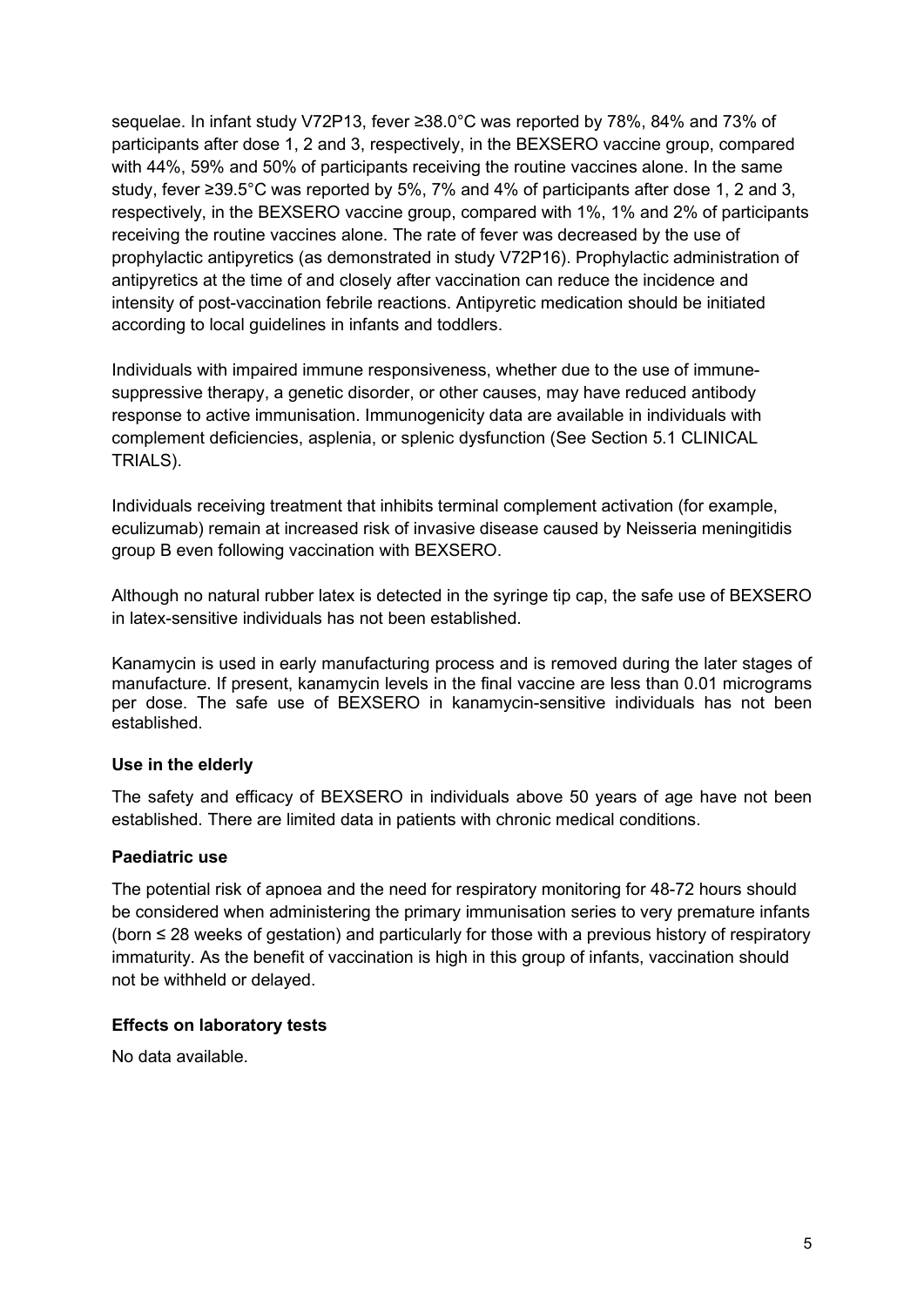## **4.5 INTERACTIONS WITH OTHER MEDICINES AND OTHER FORMS OF INTERACTIONS**

BEXSERO can be given concomitantly with any of the following vaccine antigens, either as monovalent or as combination vaccines: diphtheria, tetanus, acellular pertussis, Haemophilus influenzae type b, inactivated poliomyelitis, hepatitis B, heptavalent pneumococcal conjugate, measles, mumps, rubella, varicella, and meningococcal group C-CRM conjugate.

Clinical studies demonstrated that the immune responses of the co-administered routine vaccines were unaffected by concomitant administration of BEXSERO. Inconsistent results were seen across studies for responses to inactivated poliovirus type 2 and pneumococcal conjugate serotype 6B, but these data do not suggest clinically significant interference.

The safety profiles of the co-administered vaccines were unaffected by concomitant administration of BEXSERO with the exception of more frequent occurrence of fever, tenderness at the injection site, change in eating habits and irritability. Prophylactic use of paracetamol reduces the incidence and severity of fever without affecting the immunogenicity of either BEXSERO or routine vaccines. The effect of antipyretics other than paracetamol on the immune response has not been studied.

Concomitant administration of BEXSERO with vaccines other than those mentioned above has not been studied.

When given concomitantly with other vaccines BEXSERO must be administered at separate injection sites (See Section 4.2 DOSE AND METHOD OF ADMINISTRATION).

## **4.6 FERTILITY, PREGNANCY AND LACTATION**

#### **Effects on fertility**

There are no data on fertility in humans.

There were no effects on the mating performance or fertility of female rabbits in a reproductive and developmental toxicity study in which rabbits were intramuscularly injected with the clinical dose of BEXSERO 35, 21, and 7 days prior to mating and on gestation days 7 and 20. Male fertility has not been assessed in animals.

#### **Use in pregnancy**

#### **(Pregnancy Category B1)**

Insufficient clinical data on exposed pregnancies are available.

The potential risk for pregnant women is unknown. Nevertheless, vaccination should not be withheld when there is a clear risk of exposure to meningococcal infection.

A reproductive and developmental toxicity study has been performed in female rabbits intramuscularly injected 35, 21, and 7 days prior to mating and on gestation days 7 and 20 with the clinical dose of BEXSERO (approximately 10 times the human dose based on body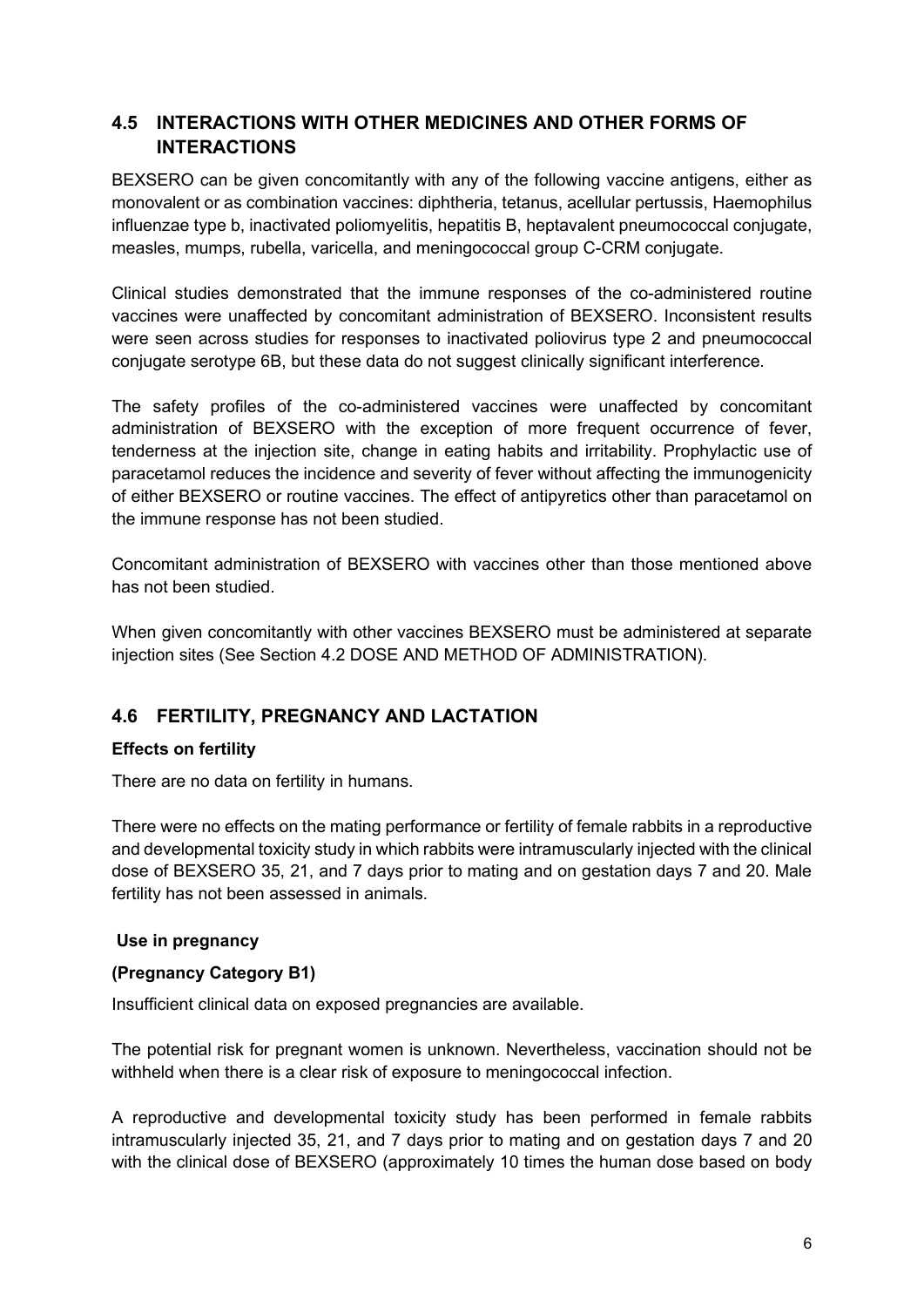weights). There was no evidence of maternal, foetal, or postnatal developmental effects due to BEXSERO. Vaccine-specific antibodies were detected in rabbit foetuses and kits.

#### **Use in lactation**

Information on the safety of the vaccine to women and their children during breast-feeding is not available. The benefit-risk ratio must be examined before making the decision to immunise during breast-feeding.

No adverse reactions were seen in vaccinated maternal rabbits or in their offspring through day 29 of lactation. BEXSERO was immunogenic in maternal animals vaccinated prior to lactation, and vaccine-specific antibodies were detected in the offspring, but antibody levels in milk were not determined.

## **4.7 EFFECTS ON ABILITY TO DRIVE AND USE MACHINES**

The effects of this medicine on a person's ability to drive and use machines were not assessed as part of its registration.

However, some of the effects mentioned under Section 4.8 ADVERSE EFFECTS (UNDESIRABLE EFFECTS) may temporarily affect the ability to drive or use machines.

## **4.8 ADVERSE EFFECTS (UNDESIRABLE EFFECTS)**

Adverse reactions from clinical studies with the BEXSERO are described below.

The safety of BEXSERO was evaluated in 13 studies including 9 randomised controlled clinical trials with 7802 participants (from 2 months of age) who received at least one dose of BEXSERO and in a subsequent study in 974 young adults. Among BEXSERO recipients, 5849 were infants and toddlers (less than 2 years of age), 250 were children (2 to 10 years of age) and 2677 were adolescents and adults. Of the participants who received primary infant series of BEXSERO, 3285 received a booster dose in the second year of life. Data for 988 infants and children (less than 2 years of age) and 801 children (2 to 10 years of age) exposed to BEXSERO in subsequent studies have additionally been evaluated.

In infants and toddlers the most common local and systemic adverse reactions observed in clinical trials were tenderness and erythema at the injection site, fever and irritability.

In clinical studies in infants, fever occurred more frequently when BEXSERO was coadministered with routine vaccines (containing the following antigens: pneumococcal 7-valent conjugate, diphtheria, tetanus, acellular pertussis, hepatitis B, inactivated poliomyelitis and Haemophilus influenzae type b) than when it was given alone. Higher rates of antipyretic use were also reported for infants vaccinated with BEXSERO and routine vaccines. When BEXSERO was given alone, the frequency of fever was similar to that associated with routine infant vaccines administered during clinical trials. When fever occurred, it generally followed a predictable pattern, with the majority resolving by the day after vaccination.

In adolescents and adults the most common local and systemic adverse reactions observed were pain at the injection site, malaise and headache.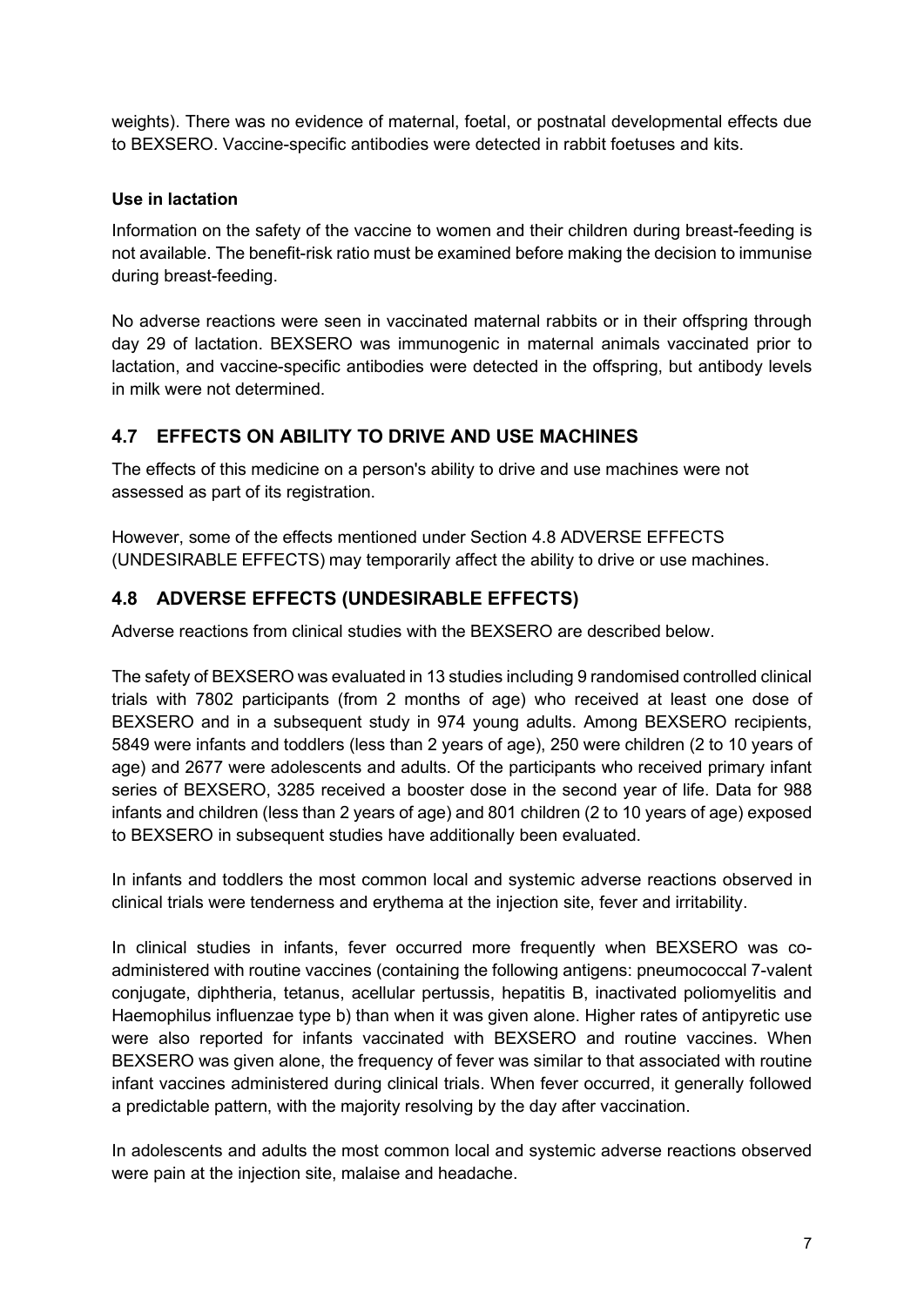No increase in the incidence or severity of the adverse reactions was seen with subsequent doses of the vaccination series.

Adverse reactions (following primary immunisation or booster dose) considered as being at least possibly related to vaccination have been categorised by frequency.

Frequencies are defined as follows: Very common: (≥1/10) Common: (≥1/100 to <1/10) Uncommon: (≥1/1,000 to <1/100) Rare: (≥1/10,000 to <1/1,000) Very rare: (<1/10,000)

Within each frequency grouping, undesirable effects are presented in order of decreasing seriousness.

*Infants, Toddlers, and Children (up to 10 years of age)*

Metabolism and nutrition disorders

Very common: eating disorders

Nervous system disorders

Very common: sleepiness, unusual crying, headache Uncommon: seizures (including febrile seizures)

Vascular disorders

Uncommon: pallor (rare after booster) Rare: Kawasaki syndrome

Gastrointestinal disorders

Very common: diarrhea, vomiting (uncommon after booster)

#### Skin and subcutaneous tissue disorders

Very common: rash (toddlers) (uncommon after booster) Common: rash (infants and children 2 to 10 years of age) Uncommon: eczema Rare: urticaria

#### General disorders and administration site conditions

Very common: fever (≥38°C), injection site tenderness (including severe injection site tenderness defined as crying when injected limb is moved), injection site erythema, injection site swelling, injection site induration, irritability Common: fever (≥39.5°C) Uncommon: fever (≥40°C)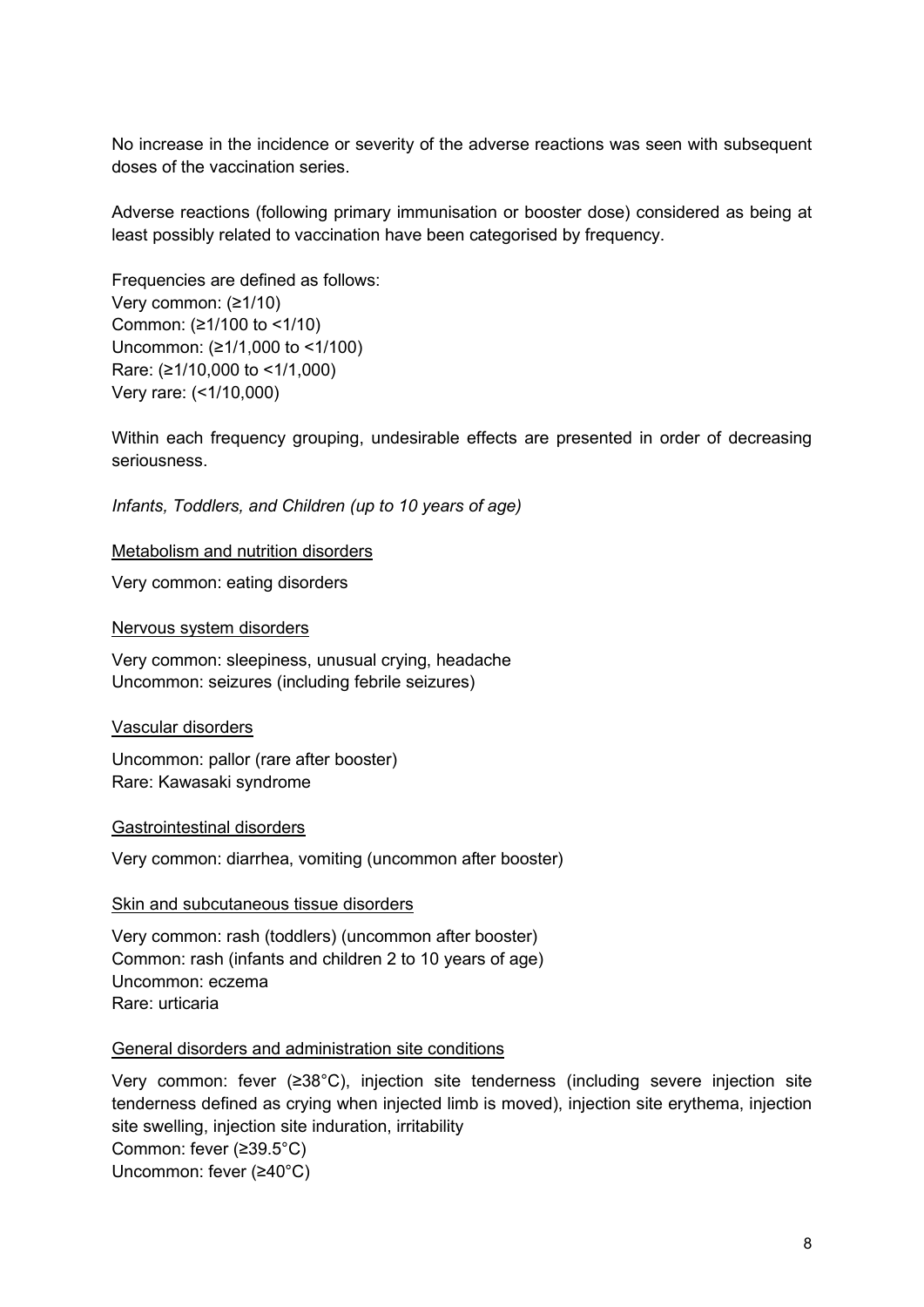#### Musculoskeletal and connective tissue disorders

Very common: arthralgia

*Adolescents (from 11 years of age) and Adults*

Nervous system disorders

Very common: headache

Gastrointestinal disorders

Very common: nausea

#### General disorders and administration site conditions

Very common: injection site pain (including severe injection site pain defined as unable to perform normal daily activity), injection site swelling, injection site induration, injection site erythema, malaise

#### Musculoskeletal and connective tissue disorders

Very common: myalgia, arthralgia

#### **Adverse reactions from post-marketing spontaneous reports**

In addition to reports in clinical trials, worldwide voluntary reports of adverse reactions received for BEXSERO since market introduction are listed below. Because these reactions are reported voluntarily from a population of uncertain size, it is not always possible to reliably estimate their frequency.

#### Blood and lymphatic system disorders

Lymphadenopathy

#### General disorders and administration site conditions

Fever (adolescents from 11 years of age and adults) Injection site reactions (including extensive swelling of the vaccinated limb, blisters at or around the injection site and injection site nodule which may persist for more than one month)

#### Immune system disorders

Allergic reactions (including anaphylactic reactions), rash

Nervous system disorders

Hypotonic-hyporesponsive episode Syncope or vasovagal responses to injection

Skin and subcutaneous tissue disorders

Rash (adolescents from 11 years of age and adults)

#### **Reporting suspected adverse effects**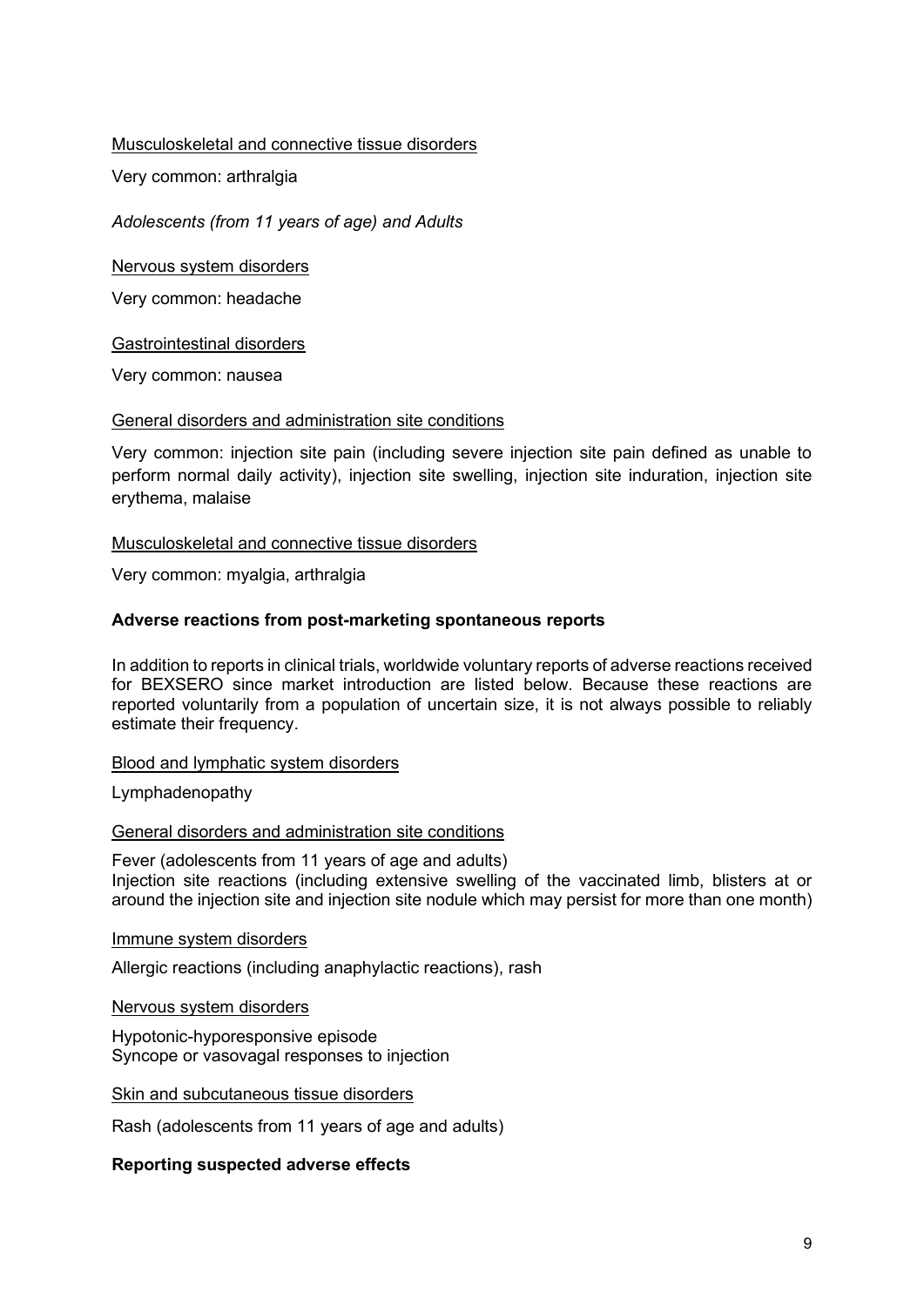Reporting suspected adverse reactions after registration of the medicinal product is important. It allows continued monitoring of the benefit-risk balance of the medicinal product. Healthcare professionals are asked to report any suspected adverse reactions at [www.tga.gov.au/reporting-problems.](http://www.tga.gov.au/reporting-problems)

## **4.9 OVERDOSE**

Experience of overdose is limited. In the event of overdose, monitoring of vital functions and possible symptomatic treatment is recommended.

For information on the management of overdose, contact the Poisons Information Centre on 13 11 26 (Australia).

# **5 PHARMACOLOGICAL PROPERTIES**

## **5.1 PHARMACODYNAMIC PROPERTIES**

Pharmacotherapeutic group: Meningococcal vaccines, ATC code: J07AH09.

#### **Mechanism of action**

Immunisation with BEXSERO is intended to stimulate the production of bactericidal antibodies against the vaccine antigens (NHBA, NadA, fHBP, and PorA P1.4 (the immunodominant antigen present in the OMV component). The resultant antibodies are expected to be protective against Invasive Meningococcal Disease (IMD). As these antigens are variably expressed by different strains, meningococci that express these antigens at sufficient levels are susceptible to killing by vaccine-elicited antibodies. The vaccine antigens present in BEXSERO are also expressed by strains belonging to meningococcal groups other than group B. Limited data suggest protection against some non-group B strains, however, the extent is not yet determined.

#### Epidemiological Data

Invasive meningococcal disease (IMD) is an important cause of meningitis and septicemia, which can lead to mortality (8.1% in Europe), or permanent sequelae (11-19%). According to the Australian Department of Health, the most common serogroups causing IMD in Australia are B, W and Y. However, trends in the incidence of meningococcal disease are hard to predict over time due to natural fluctuations in disease. According to the National Notifiable Diseases Surveillance System in 2016, the highest incidence of IMD occurs in children under 4 years of age (3.5 notifications per 100,000 population), followed by a peak in children from 15 to 19 years of age (2.5 notifications per 100,000 population).

Group B has caused prolonged outbreaks due to hypervirulent strains in New Zealand, with high incidences in infants (less than 1 year: 124 cases per 100,000), and children (1 to 4 years: 60 cases per 100,000).

Protection from meningococcal disease correlates with the presence of serum antibodies able to kill the bacteria in the presence of human complement. The potential of BEXSERO to induce antibodies able to kill diverse strains of invasive meningococcal group B bacteria was studied using a novel typing method, the Meningococcal Antigen Typing System (MATS). MATS was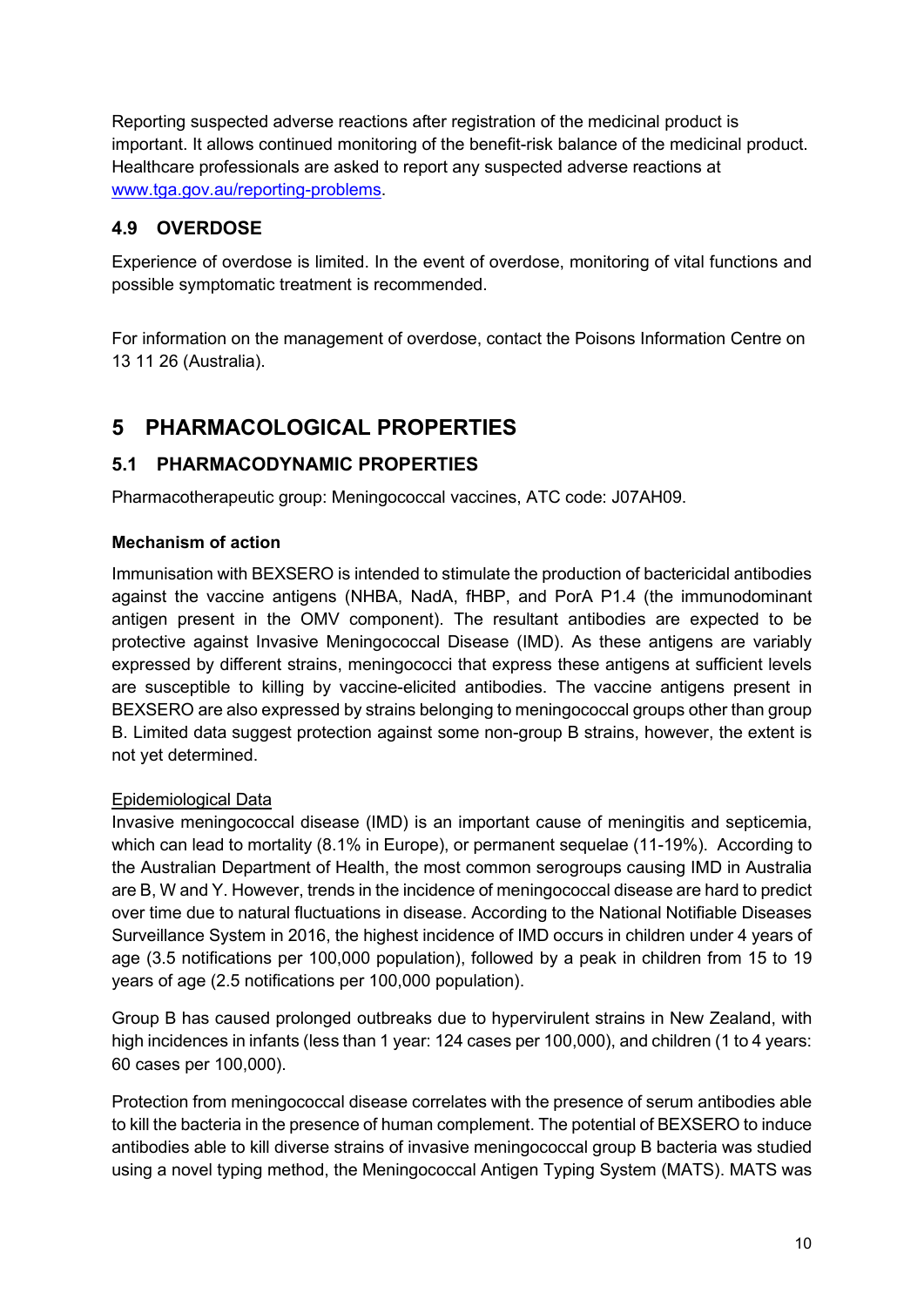developed to relate antigen profiles of different strains of meningococcal group B bacteria to killing of the strains in the serum bactericidal assay with human complement (hSBA) by pooled serum from 13 month old infants immunized at 2, 4 and 6 months of age with a booster at 12 months of age. A survey of 520 invasive meningococcal group B isolates collected between January 2007 and December 2011 from six Australian states and two Territories showed that 75% (95% Confidence Interval: 61%-86%) of meningococcal group B isolates were predicted to be killed in hSBA based on their MATS vaccine antigen type.

#### **Clinical trials**

The efficacy of BEXSERO has been inferred by measuring bactericidal antibody responses to each of the vaccine antigens NadA, fHBP, NHBA and PorA P1.4, using a set of four meningococcal group B reference strains (5/99, H44/76, M10713 and NZ98/254). Bactericidal antibodies against these strains were measured by the Serum Bactericidal Assay using human serum as the source of complement (hSBA). Strain H44/76 measured bactericidal antibody directed against fHBP; strain 5/99 measured bactericidal antibody directed against NadA; strain M10713 measured bactericidal antibody directed against NHBA; and strain NZ98/254 measured bactericidal antibody directed against PorA P1.4 in the OMV vaccine component. Data are not available from all vaccine schedules using strain M10713.

#### Immunogenicity

The primary immunogenicity endpoint was measured as the proportion of participants with hSBA equal to or above the threshold of 1:4 against each of the meningococcal group B reference strains. This threshold, used in early-stage clinical studies (V72P6, V72P9, V72P4, V72P5 and V72P10), is an accepted correlate of protection. Based on the intermediate precision of the validated assay a threshold of 1:5 was then set to ensure 95% certainty of a true response of 1:4. This cut-off was used to define seropositive responses in late-stage clinical studies in infants and children (V72P13, V72P12, V72P12E1, V72P13E1, V72P16, V72P13E2, V72P6E1, V72P9E1, V72\_28, V72\_28E1 and V72P10E1). Immunogenicity was evaluated in randomised, multicentre, clinical trials that enrolled infants, children, adolescents and adults.

#### *Immunogenicity in infants 2 months to 5 months of age*

#### *Three dose primary schedule followed by a booster*

In infant studies V72P13, V72P12 and V72P16, participants received three doses of BEXSERO either at 2, 4 and 6 or 2, 3 and 4 months of age with concomitant routine vaccines and a booster dose in their second year of life, as early as 12 months of age. Control groups received only routine childhood vaccinations. Sera were obtained before vaccination, one month after the third vaccination(Table 2) and one month after booster vaccination (Table 3).

Across these studies, baseline geometric mean titres (GMTs) against all four reference strains were uniformly low ranging from 1.02 to 3.28 in the BEXSERO groups and 1.01 to 4.08 in the controls.

One month after the third BEXSERO vaccination, bactericidal responses against the meningococcal reference strains fHPB, NadA, PorA P1.4 and NHBA antigens were high for both schedules. For NHBA antigen, the bactericidal responses were higher in infants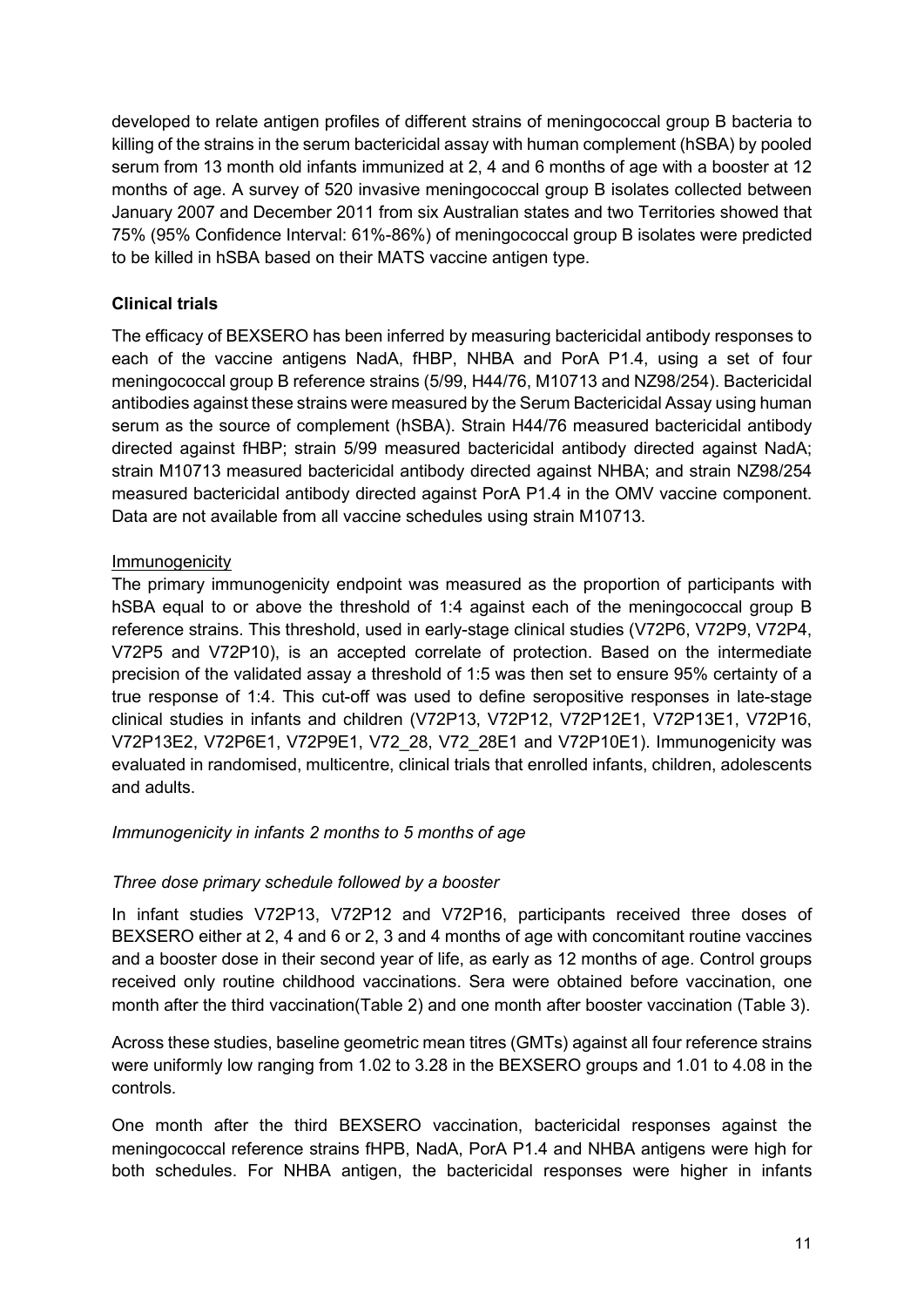vaccinated at the 2, 4, 6-month schedule than for those vaccinated on the 2, 3, 4-month schedule. The clinical consequence of the reduced immunogenicity of the NHBA antigen following the 2, 3, 4-month schedule is not known. Following routine childhood vaccination in the control group the mean hSBA GMTs against meningococcal reference strains remained low ranging from 1.04 to 2.24.

| Table 2. Serum bactericidal antibody responses at 1 month following the third dose of |
|---------------------------------------------------------------------------------------|
| BEXSERO given at 2, 3, 4 (Studies V72P12, V72P16) or 2, 4, 6 (Study V72P13) months    |
| of age                                                                                |

| Antigen*              | Response<br>(95% CI) | Study V72P13<br>$2, 4, 6$ months | Study V72P12<br>2, 3, 4 months | Study V72P16<br>$2, 3, 4$ months |
|-----------------------|----------------------|----------------------------------|--------------------------------|----------------------------------|
| fHBP                  | % seropositive**     | $N = 1149$<br>100% (99-100)      | $N = 273$<br>99% (97-100)      | $N = 170$<br>100% (98-100)       |
|                       | hSBA GMT***          | 91<br>$(87-95)$                  | 82<br>$(75-91)$                | 101<br>$(90-113)$                |
| <b>NadA</b>           | % seropositive       | $N = 1152$<br>100% (99-100)      | $N = 275$<br>100% (99-100)     | $N = 165$<br>99% (97-100)        |
|                       | hSBA GMT             | 635<br>(606-665)                 | 325<br>$(292-362)$             | 396<br>$(348 - 450)$             |
| PorA P <sub>1.4</sub> | % seropositive       | $N = 1152$<br>84% (82-86)        | $N = 274$<br>81% (76-86)       | $N = 171$<br>78% (71-84)         |
|                       | hSBA GMT             | 14<br>$(13-15)$                  | 11<br>$(9.14 - 12)$            | 10<br>$(8.59-12)$                |
| <b>NHBA</b>           | % seropositive       | $N = 100$<br>84% (75-91)         | $N = 112$<br>37% (28-46)       | $N = 35$<br>43% (26-61)          |
|                       | hSBA GMT             | 16<br>$(13-21)$                  | 3.24<br>$(2.49 - 4.21)$        | 3.29<br>$(1.85 - 5.83)$          |

\* The following strains of group B meningococci, which were isolated from cases of invasive disease, were used to assess functional immunogenicity against each of the vaccine antigens by hSBA:

- fHBP antigen: strain 44/76
- NadA antigen: strain 5/99
- immunodominant PorA P1.4 component of OMV: strain NZ98/254
- NHBA antigen: strain M10713
- \*\* % seropositive = the percentage of participants who achieved an hSBA ≥ 1:5.

\*\*\* GMT = geometric mean titre.

Table 3 summarises antibody persistence pre-booster dose 8 months after primary vaccination at 2, 3 and 4 months of age and at 6 months after vaccination at 2,4 and 6 months of age. Table 3 also summarises an antibody response for both regimens one month after a booster dose administered at 12 months of age, and antibody persistence 12 months after the booster dose for the 2, 4 and 6 month regimen. Seroprotection rates and hSBA GMTs one month following the fourth dose at 12 months were indicative of a booster response for both regimens.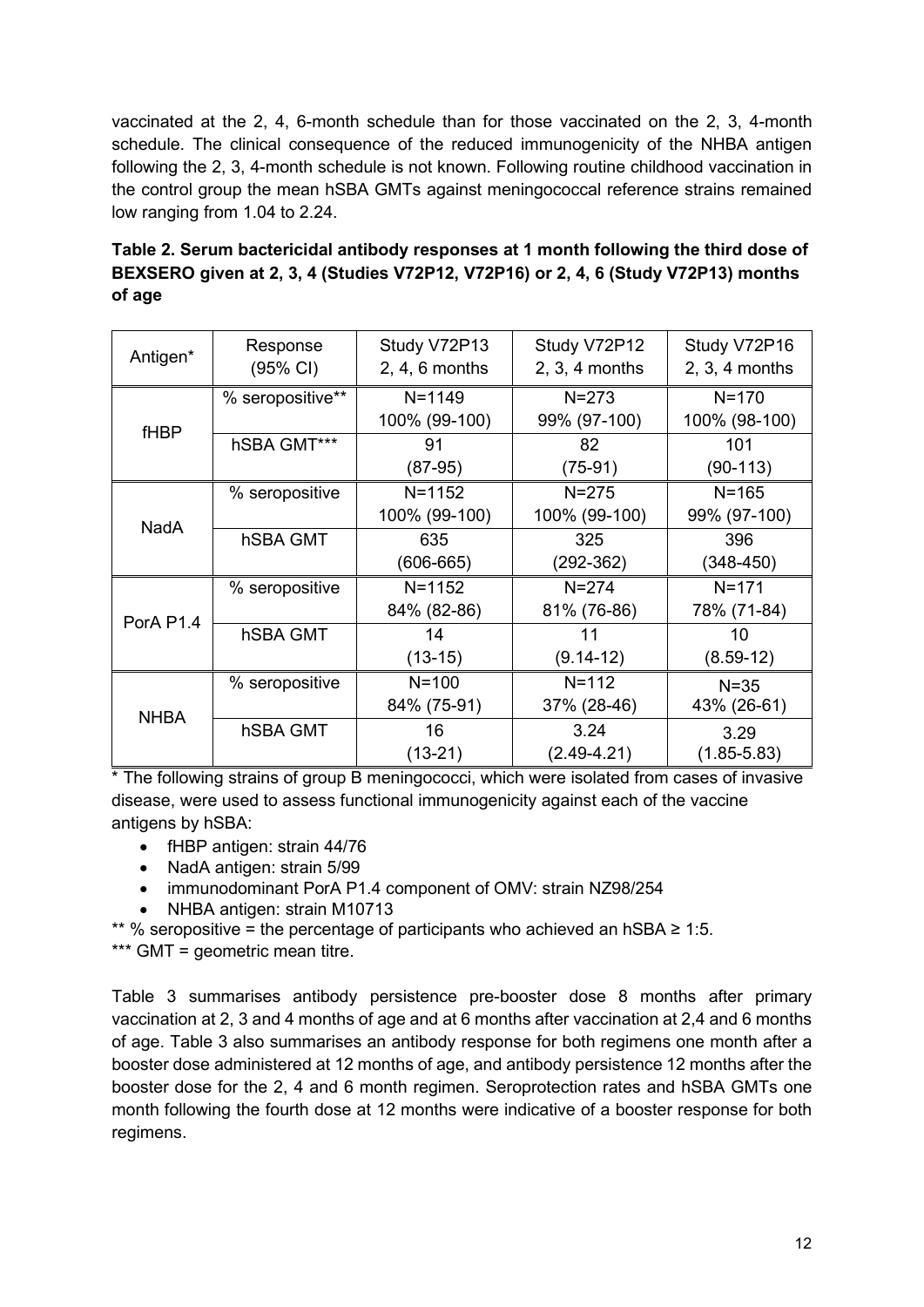**Table 3. Serum bactericidal antibody responses following a booster at 12 months of age after a primary series administered at 2, 3 and 4 (Study V72P12E1) or 2, 4 and 6 months of age (Study V72P13E1), and persistence of bactericidal antibody one year after the booster (Study V72P13E2)**

| Antigen*    | Response (95% CI)                                            | 2, 3, 4, 12 months                            | 2, 4, 6, 12 months                             |
|-------------|--------------------------------------------------------------|-----------------------------------------------|------------------------------------------------|
|             | pre-booster**<br>% seropositive***<br>hSBA GMT****           | $N = 81$<br>58% (47-69)<br>5.79 (4.54-7.39)   | $N = 426$<br>82% (78-85)<br>10 (9.55-12)       |
| fHBP        | 1 month after booster<br>% seropositive<br><b>hSBA GMT</b>   | $N = 83$<br>100% (96-100)<br>135 (108-170)    | $N = 422$<br>100% (99-100)<br>128 (118-139)    |
|             | 12 months after booster<br>% seropositive<br><b>hSBA GMT</b> |                                               | $N = 299$<br>62% (56-67)<br>$6.5(5.63 - 7.5)$  |
|             | pre-booster<br>% seropositive<br><b>hSBA GMT</b>             | $N=79$<br>97% (91-100)<br>63 (49-83)          | $N = 423$<br>99% (97-100)<br>81 (74-89)        |
| <b>NadA</b> | 1 month after booster<br>% seropositive<br><b>hSBA GMT</b>   | $N = 84$<br>100% (96-100)<br>1558 (1262-1923) | $N = 421$<br>100% (99-100)<br>1465 (1350-1590) |
|             | 12 months after booster<br>% seropositive<br><b>hSBA GMT</b> |                                               | $N = 298$<br>97% (95-99)<br>81 (71-94)         |
| PorA P1.4   | pre-booster<br>% seropositive<br><b>hSBA GMT</b>             | $N = 83$<br>19% (11-29)<br>1.61 (1.32-1.96)   | $N = 426$<br>22% (18-26)<br>2.14 (1.94-2.36)   |
|             | 1 month after booster<br>% seropositive<br><b>hSBA GMT</b>   | $N = 86$<br>97% (90-99)<br>47 (36-62)         | $N = 424$<br>95% (93-97)<br>35 (31-39)         |
|             | 12 months after booster<br>% seropositive<br>hSBA GMT        |                                               | $N = 300$<br>17% (13-22)<br>$1.91(1.7-2.15)$   |
|             | pre-booster<br>% seropositive<br><b>hSBA GMT</b>             | $N = 69$<br>25% (15-36)<br>2.36 (1.75-3.18)   | $N = 100$<br>61% (51-71)<br>$8.4(6.4-11)$      |
| <b>NHBA</b> | 1 month after booster %<br>seropositive<br>hSBA GMT          | $N=67$<br>76% (64-86)<br>12 (8.52-17)         | $N = 100$<br>98% (93-100)<br>42 (36-50)        |
|             | 12 months after booster<br>% seropositive<br>hSBA GMT        |                                               | $N = 291$<br>36% (31-42)<br>$3.35(2.88-3.9)$   |

\* The following strains of group B meningococci, which were isolated from cases of invasive disease, were used to assess functional immunogenicity against each of the vaccine antigens by hSBA:

• fHBP antigen: strain 44/76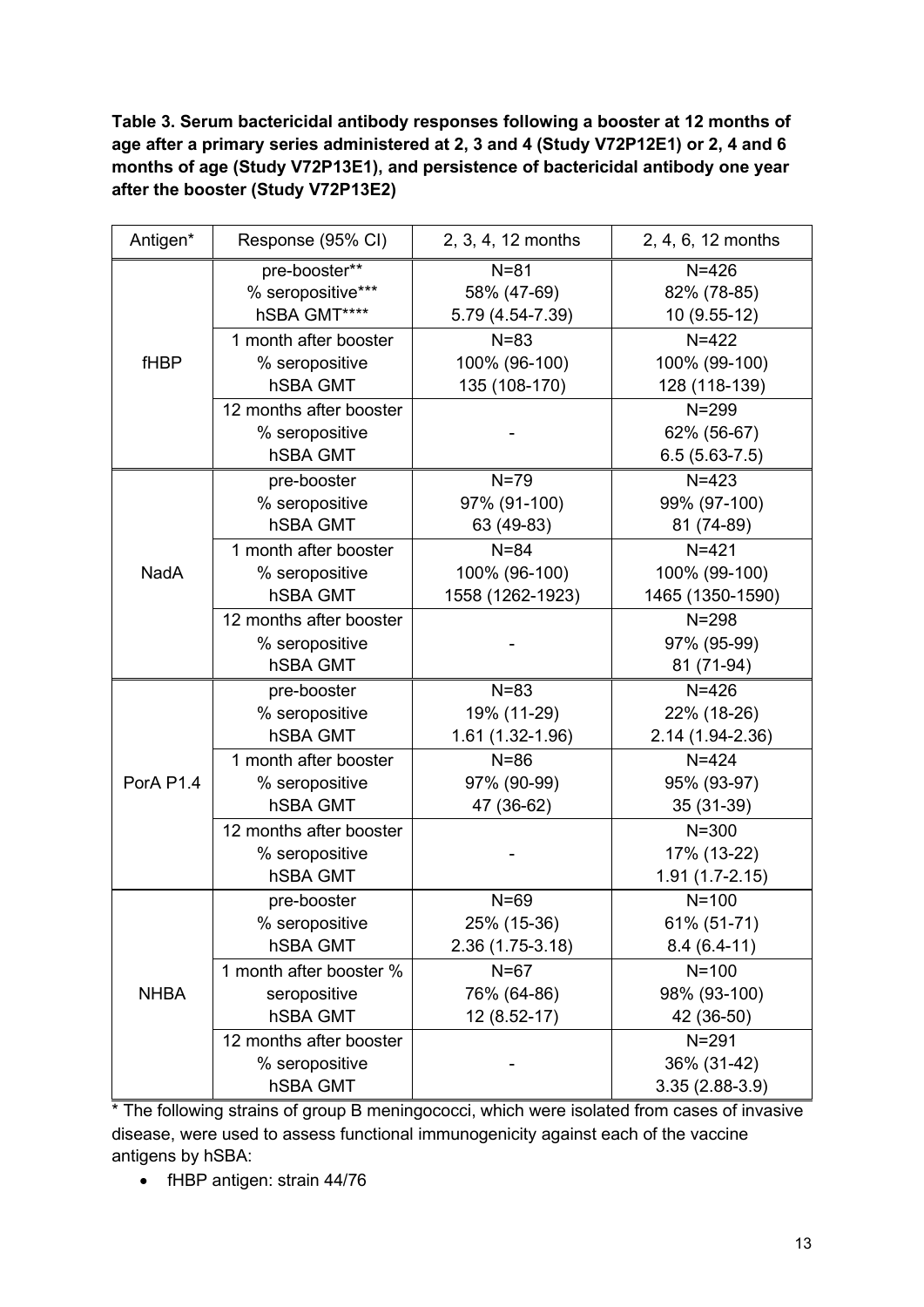- NadA antigen: strain 5/99
- immunodominant PorA P1.4 component of OMV: strain NZ98/254
- NHBA antigen: strain M10713

\*\* pre-booster time point represents persistence of bactericidal antibody at 8 months after BEXSERO vaccination at 2, 3 and 4 months of age and 6 months after BEXSERO vaccination at 2, 4 and 6 months of age.

\*\*\* % seropositive = the percentage of participants who achieved an hSBA  $\geq 1:5$ . \*\*\*\* GMT = geometric mean titre.

#### *Two-dose primary schedule followed by a booster*

The immunogenicity after two doses (at 3 and a half and 5 months of age) or three doses (at 2 and a half, 3 and a half and 5 months of age) of BEXSERO, followed by a booster, has been evaluated in an additional phase 3 clinical study (V72\_28). The percentages of seropositive subjects (i.e. achieving an hSBA of at least 1:4 to the fHPB, NadA, PorA P1.4 and/or NHBA antigens) ranged from 44% to 100% one month after the second dose and from 55% to 100% one month after the third dose. At one month following a booster administered 6 months after the last dose, the percentages of seropositive to the fHPB, NadA, PorA P1.4 and/or NHBA antigens ranged from 87% to 100% for the two-dose schedule, and from 83% to 100% for the three-dose schedule.

Antibody persistence was evaluated in an extension study in children 3 to 4 years of age (V72\_28E1) Comparable percentages of subjects were seropositive at 2 to 3 years after being previously vaccinated in infancy with either two doses followed by a booster of BEXSERO at 11 months (ranging from 35% to 91%) or three doses in infancy followed by a booster at 11 months (ranging from 36% to 84%). In the same study the response to an additional dose administered 2 to 3 years after the 11-month booster was indicative of immunological memory as shown by a robust antibody response against all 4 BEXSERO antigens, ranging from 81% to 100% and from 70% to 99%, respectively. These observations are consistent with adequate priming in infancy with both a two-dose and a three-dose primary series followed by a booster of BEXSERO.

#### *Immunogenicity in infants 6 to 11 months of age and children 12 to 23 months of age*

Bactericidal responses following two doses administered two months apart to children 6 months to 23 months of age were investigated in two studies (V72P9 and V72P13E1). Baseline GMTs were uniformly low against all reference strains in each study, ranging from 1.00 to 2.32. After the two-dose series seropositivity rates and hSBA GMTs were high against each of the vaccine antigens and were similar for infants vaccinated at 6 and 8 months of age and toddlers vaccinated at 13 and 15 months of age. (See Table 4). Data on antibody persistence one year after the two doses at 13 and 15 months of age are also summarized in Table 4 (V72P13E2).

### **Table 4. Serum bactericidal antibody responses following BEXSERO vaccination at 6 and 8 months of age (Study V72P9), or 13 and 15 months of age (Study V72P13E1) and persistence of bactericidal antibody one year after the two doses at 13 and 15 months of age (Study V72P13E2)**

| Antigen* | Response (95% CI) | Age of vaccination |                 |  |
|----------|-------------------|--------------------|-----------------|--|
|          |                   | 6, 8 months        | $13, 15$ months |  |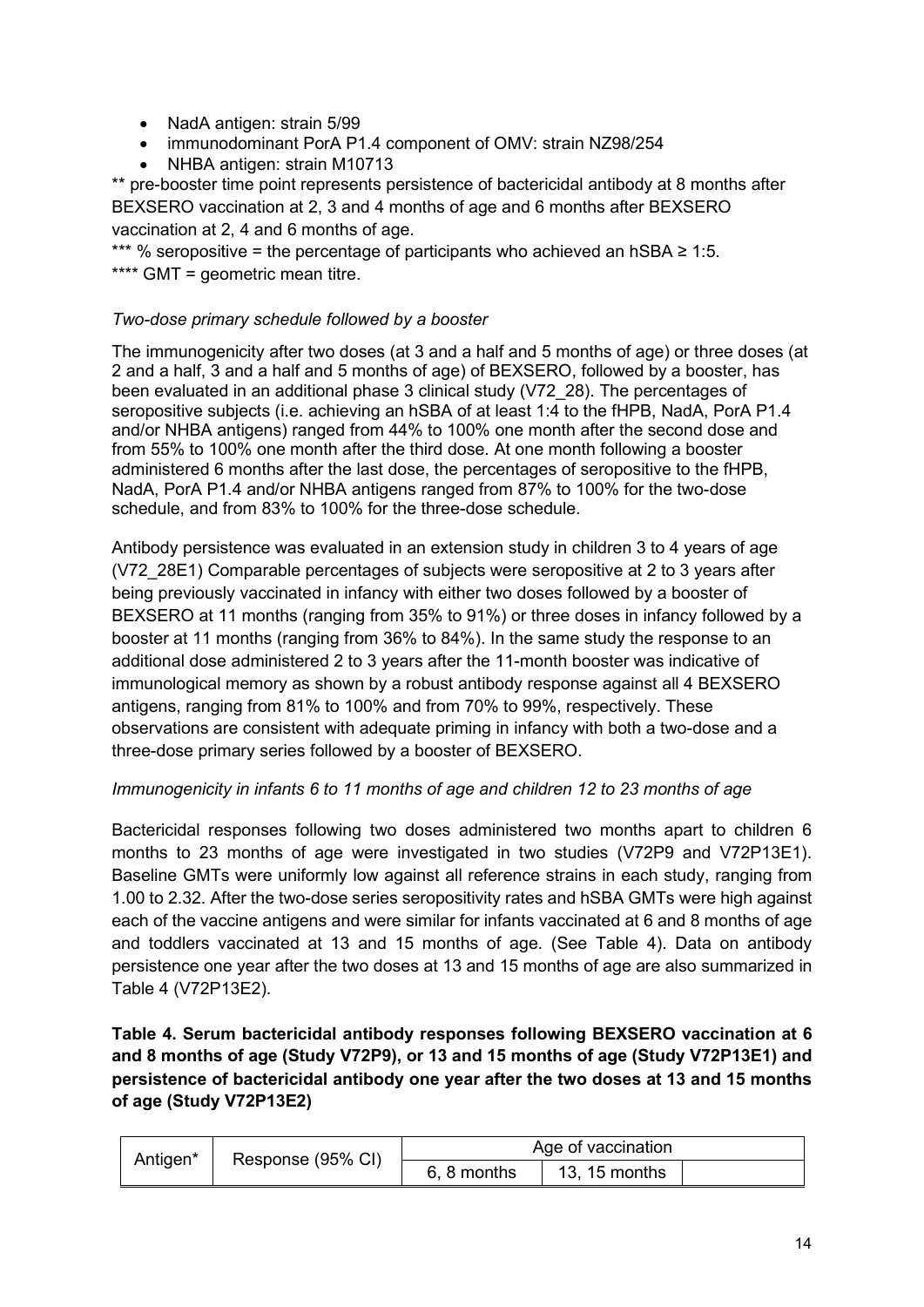|             | 1 month after 2nd   | $N = 23$      | $N = 163$        |  |
|-------------|---------------------|---------------|------------------|--|
|             | dose                |               |                  |  |
|             | % seropositive**    | 100% (85-100) | 100% (98-100)    |  |
| fHBP        | hSBA GMT***         | 250 (173-361) | 271 (237-310)    |  |
|             | 12 months after 2nd |               | $N = 68$         |  |
|             | dose                |               |                  |  |
|             | % seropositive      |               | 74% (61-83)      |  |
|             | <b>hSBA GMT</b>     |               | 14 (9.4-20)      |  |
|             | 1 month after 2nd   | $N = 23$      | $N = 164$        |  |
|             | dose                |               |                  |  |
|             | % seropositive      | 100% (85-100) | 100% (98-100)    |  |
| <b>NadA</b> | <b>hSBA GMT</b>     | 534 (395-721) | 599 (520-690)    |  |
|             | 12 months after 2nd |               | $N = 68$         |  |
|             | dose                |               |                  |  |
|             | % seropositive      |               | 97% (90-100)     |  |
|             | <b>hSBA GMT</b>     |               | 70 (47-104)      |  |
|             | 1 month after 2nd   | $N=22$        | $N = 164$        |  |
|             | dose                |               |                  |  |
|             | % seropositive      | 95% (77-100)  | 100% (98-100)    |  |
| PorA        | <b>hSBA GMT</b>     | 27 (21-36)    | 43 (38-49)       |  |
| P1.4        | 12 months after 2nd |               | $N = 68$         |  |
|             | dose                |               |                  |  |
|             | % seropositive      |               | 18% (9-29)       |  |
|             | <b>hSBA GMT</b>     |               | 1.65 (1.2-2.28)  |  |
|             | 1 month after 2nd   |               | $N=46$           |  |
|             | dose                |               |                  |  |
|             | % seropositive      |               | 63% (48-77)      |  |
|             | <b>hSBA GMT</b>     |               | 11 (7.07-16)     |  |
| <b>NHBA</b> | 12 months after 2nd |               | $N=65$           |  |
|             | dose                |               |                  |  |
|             | % seropositive      |               | 38% (27-51)      |  |
|             | <b>hSBA GMT</b>     |               | $3.7(2.15-6.35)$ |  |

\* The following strains of group B meningococci, which were isolated from cases of invasive disease, were used to assess functional immunogenicity against each of the vaccine antigens by hSBA:

- fHBP antigen: strain 44/76
- NadA antigen: strain 5/99
- immunodominant PorA P1.4 component of OMV: strain NZ98/254
- NHBA antigen: strain M10713

\*\* % seropositive = the percentage of participants who achieved an hSBA ≥ 1:4 (in the 6 to 11 months of age) in study V72P9 and an hSBA ≥ 1:5 (in the 12 to 23 months range of age) in studies V72P13E1 and V72P13E2.

\*\*\*GMT = geometric mean titre.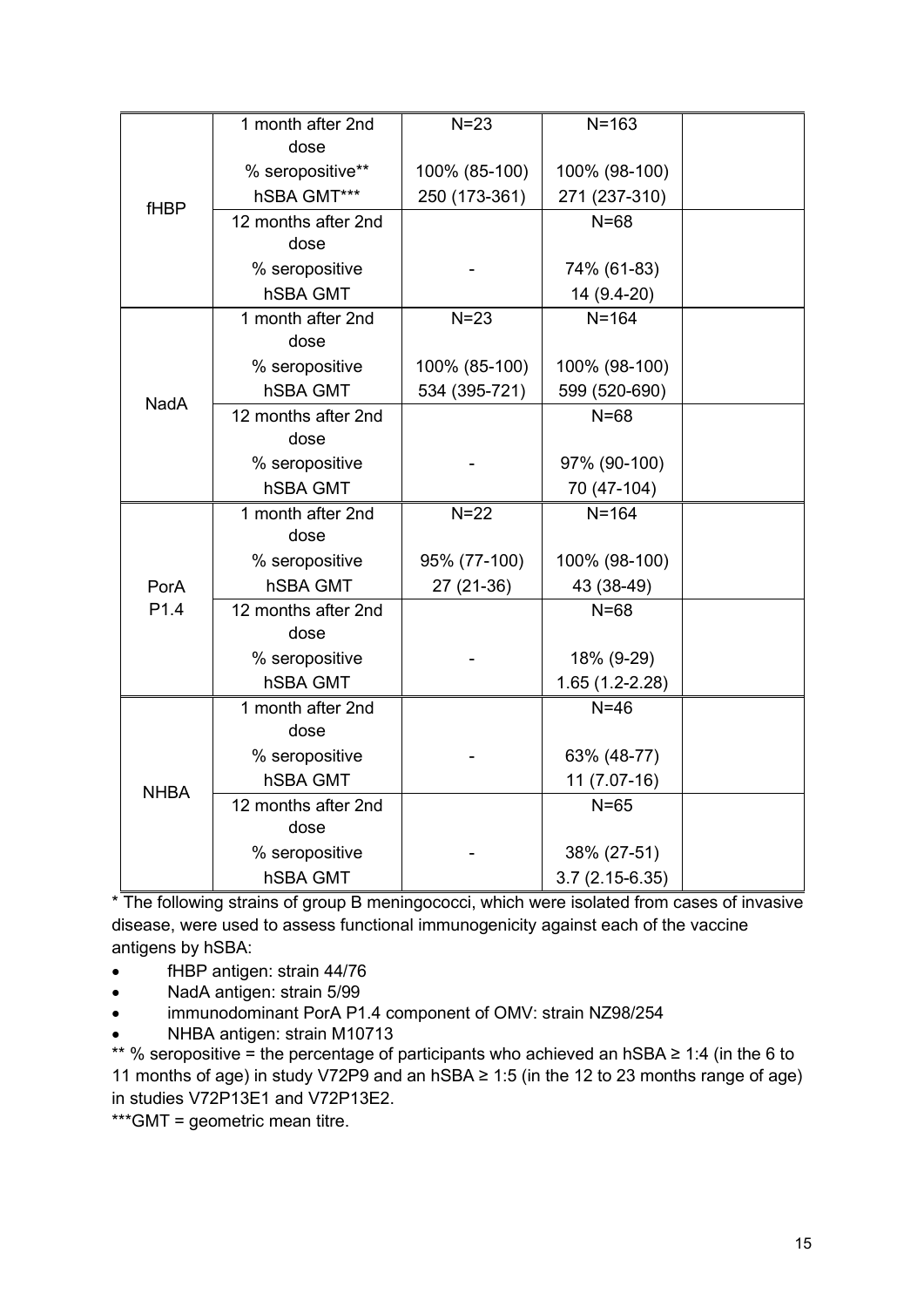An increase in hSBA titres for the four reference strains was recorded in an additional group of 43-68 children evaluated after vaccination with BEXSERO at 12 and 14 months of age in study V72P13E1. Post-vaccination seropositivity rates were: 100% for strain 44/76 and strain 5/99; 96% for strain NZ98/254; and 74% for strain M10713.

#### *Immunogenicity in children 2 to 10 years of age*

The immunogenicity after two doses of BEXSERO administered either one or two months apart in children 2 to 10 years of age has been evaluated in two phase 3 clinical studies (V72\_28 and V72\_28E1). In the first study (V72\_28), whose results are summarised in Table 5, participants received two doses of BEXSERO two months apart. The seroresponse rates and hSBA GMTs were high after the two-dose schedule in children against each of the vaccine antigens (Table 5).

#### **Table 5. Serum bactericidal antibody responses at 1 month following the second dose of BEXSERO given to children 2-10 years of age following a 0, 2-month schedule**

| Antigen     |                 | 2 to 5 years of age | 6 to 10 years of age |
|-------------|-----------------|---------------------|----------------------|
|             | % seropositive* | $N = 99$            | $N = 287$            |
| fHbp        | (95% CI)        | 100% (96-100)       | 99% (96-100)         |
|             | hSBA GMT**      | 140                 | 112                  |
|             | (95% CI)        | $(112-175)$         | $(96-130)$           |
|             | % seropositive  | $N = 99$            | $N = 291$            |
| <b>NadA</b> | (95% CI)        | 99% (95-100)        | 100% (98-100)        |
|             | hSBA GMT        | 584                 | 457                  |
|             | (95% CI)        | $(466 - 733)$       | $(392 - 531)$        |
|             | % seropositive  | $N = 100$           | $N = 289$            |
| PorA P1.4   | (95% CI)        | 98% (93-100)        | 99% (98-100)         |
|             | hSBA GMT        | 42                  | 40                   |
|             | (95% CI)        | $(33-55)$           | $(34-48)$            |
|             | % seropositive  | $N = 95$            | $N = 275$            |
| <b>NHBA</b> | (95% CI)        | 91% (83-96)         | 95% (92-97)          |
|             | hSBA GMT        | 23                  | 35                   |
|             | (95% CI)        | $(18-30)$           | (29-41)              |

\* % seropositive = the percentage of subjects who achieved an hSBA  $\geq$  1:4 (against reference strains for fHbp, NadA, PorA P1.4 antigens) and an hSBA ≥ 1:5 (against reference strain for NHBA antigen).

\*\* GMT = geometric mean titre.

High percentages of subjects aged 3-10 years were seropositive in the second study (V72\_28E1), in which two doses of BEXSERO were administered one month apart. An early immune response after the first dose was also evaluated. The percentages of seropositive subjects (i.e. achieving an hSBA of at least 1:4) against fHPB, NadA, PorA P1.4 and/or NHBA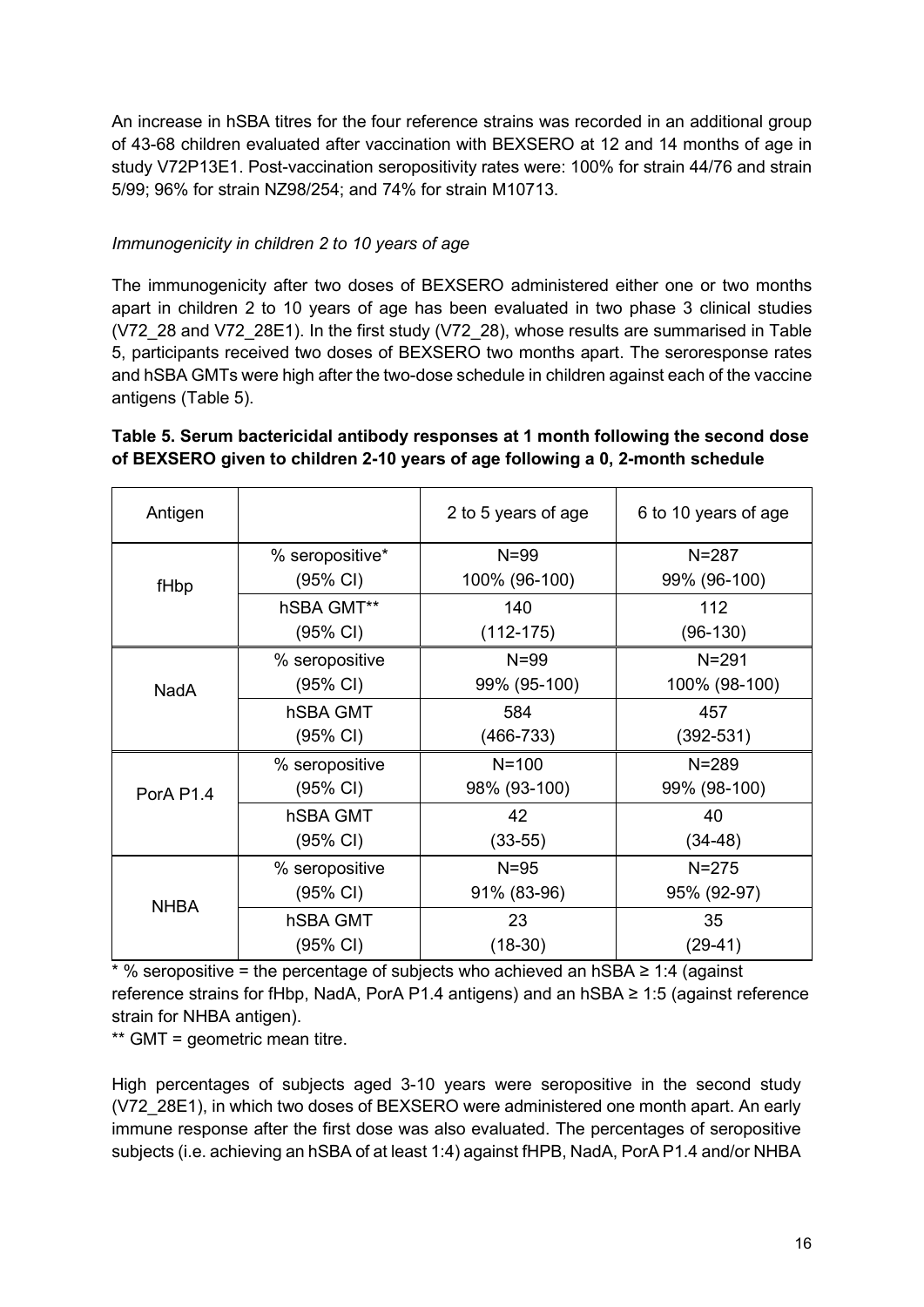antigens ranged from 46% to 95% at one month after the first dose and from 69% to 100% at one month after the second dose.

### *Immunogenicity in adolescents (from 11 years of age) and adults*

Participants aged 11 to 17 years (study V72P10) received two doses of BEXSERO with a 1, 2 or 6 month interval between doses. Baseline GMTs ranged from 2.64 to 4.11. As early as one month after the first dose, percentages of participants who achieved an  $hSBA \geq 1:4$ ranged from 90% to 97%. Antibody persistence was demonstrated 18 – 23 months after the second dose. (see Table 6). Independent of pre-vaccination seropositivity status, a high percentage of participants were seropositive and achieved 4-fold increases in hSBA titres post vaccination (see Table 7).

#### **Table 6. Serum bactericidal antibody responses in adolescents one month after one and two doses of BEXSERO administered according to different two-dose schedules and persistence of bactericidal antibody 18 to 23 months after the second dose**

| Antigen*    | Response<br>(95% CI)           | 0, 1 months   | 0, 2 months | 0, 6 months     |
|-------------|--------------------------------|---------------|-------------|-----------------|
|             | 1 month after 1st<br>dose      | $N = 677$     | $N = 342$   | $N = 112$       |
|             | % seropositive**               | 94%           | 92%         | 92%             |
|             |                                | $(92-96)$     | $(88-94)$   | $(85-96)$       |
|             | hSBA GMT***                    | 60            | 52          | 46              |
|             |                                | $(53-69)$     | $(43-63)$   | $(33-63)$       |
|             | 1 month after 2nd<br>dose      | $N = 638$     | $N = 319$   | $N = 86$        |
| fHBP        | % seropositive                 | 100%          | 100%        | 100%            |
|             |                                | $(99-100)$    | $(99-100)$  | $(99-100)$      |
|             | <b>hSBA GMT</b>                | 210           | 234         | 218             |
|             |                                | $(193 - 229)$ | $(209-263)$ | $(157-302)$     |
|             | 18-23 months<br>after 2nd dose | $N = 102$     | $N = 106$   | $N=49$          |
|             | % seropositive                 | 82%           | 81%         | 84%             |
|             |                                | $(74-89)$     | $(72-88)$   | $(70-93)$       |
|             | <b>hSBA GMT</b>                | 29            | 34          | $\overline{27}$ |
|             |                                | $(20-42)$     | $(24-49)$   | $(16-45)$       |
|             | 1 month after 1st<br>dose      | $N = 677$     | $N = 342$   | $N = 111$       |
|             | % seropositive                 | 97%           | 96%         | 97%             |
|             |                                | $(95-98)$     | $(94-98)$   | $(92-99)$       |
| <b>NadA</b> | <b>hSBA GMT</b>                | 73            | 69          | 81              |
|             |                                | $(64-82)$     | $(58-82)$   | $(61-109)$      |
|             | 1 month after 2nd<br>dose      | $N = 639$     | $N = 320$   | $N = 86$        |
|             | % seropositive                 | 100%          | 99%         | 99%             |
|             |                                | $(99-100)$    | $(98-100)$  | $(94-100)$      |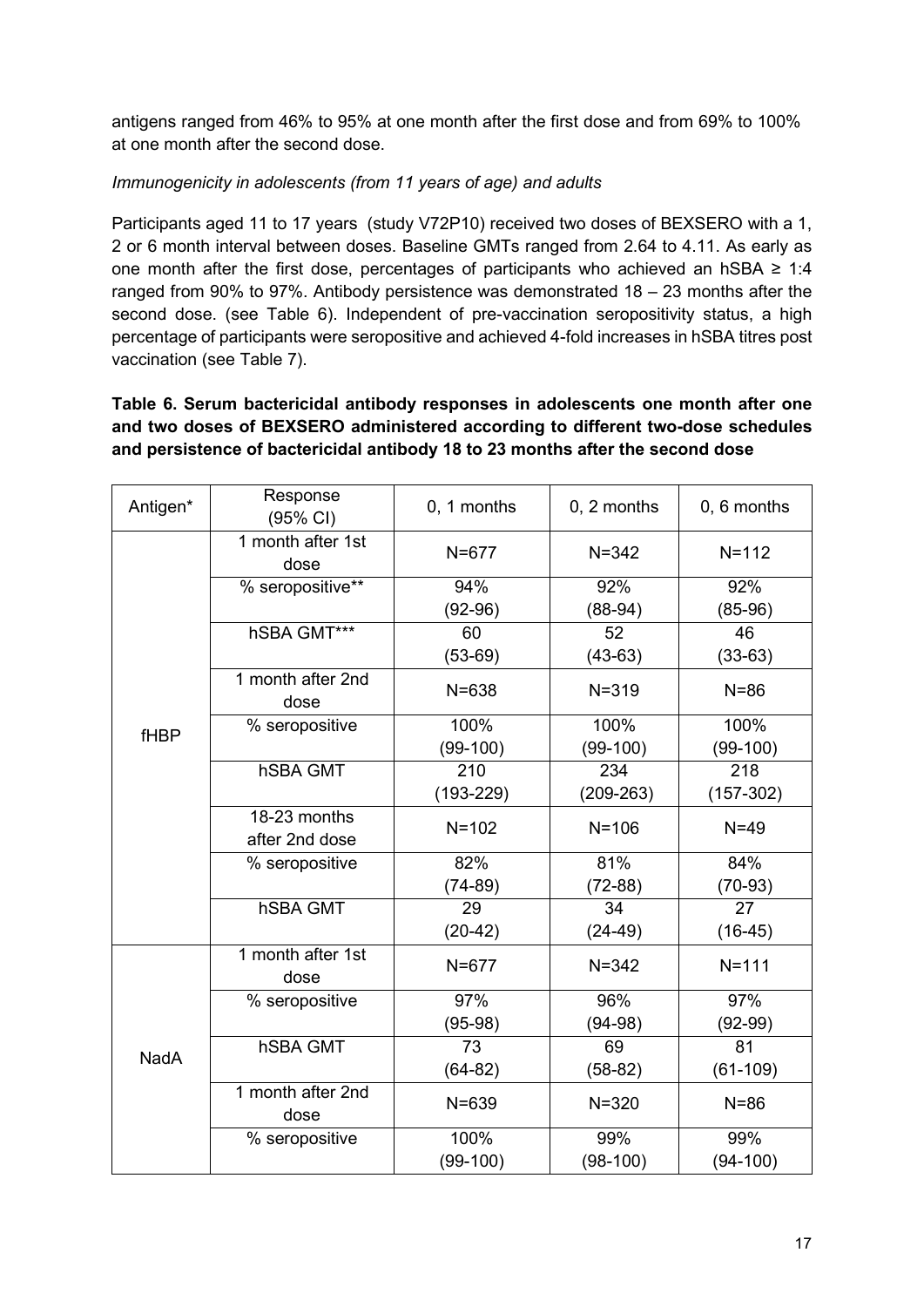| Antigen*    | Response<br>(95% CI)           | 0, 1 months   | 0, 2 months   | 0, 6 months    |
|-------------|--------------------------------|---------------|---------------|----------------|
|             | <b>hSBA GMT</b>                | 490           | 734           | 880            |
|             |                                | $(455 - 528)$ | $(653 - 825)$ | $(675 - 1147)$ |
|             | 18-23 months<br>after 2nd dose | $N = 102$     | $N = 106$     | $N=49$         |
|             | % seropositive                 | 93%           | 95%           | 94%            |
|             |                                | $(86-97)$     | $(89-98)$     | $(83-99)$      |
|             | <b>hSBA GMT</b>                | 40            | 43            | 65             |
|             |                                | $(30-54)$     | $(33-58)$     | $(43-98)$      |
|             | 1 month after 1st<br>dose      | $N = 677$     | $N = 342$     | $N = 111$      |
|             | % seropositive                 | 94%           | 92%           | 90%            |
|             |                                | $(92-96)$     | $(88-94)$     | $(83-95)$      |
|             | <b>hSBA GMT</b>                | 49            | 40            | 42             |
|             |                                | $(43-55)$     | $(33-47)$     | $(31-56)$      |
|             | 1 month after 2nd<br>dose      | $N = 639$     | $N = 319$     | $N = 86$       |
| PorA P1.4   | % seropositive                 | 100%          | 100%          | 100%           |
|             |                                | $(99-100)$    | $(99-100)$    | $(96-100)$     |
|             | hSBA GMT                       | 92            | 123           | 140            |
|             |                                | $(84-102)$    | $(107-142)$   | $(101 - 195)$  |
|             | 18-23 months<br>after 2nd dose | $N = 102$     | $N = 106$     | $N=49$         |
|             | % seropositive                 | 75%           | 75%           | 86%            |
|             |                                | $(65-83)$     | $(66-83)$     | $(73-94)$      |
|             | hSBA GMT                       | 17            | 19            | 27             |
|             |                                | $(12-24)$     | $(14-27)$     | $(17-43)$      |
|             | 1 month after 2nd<br>dose      | $N=46$        | $N=46$        |                |
| <b>NHBA</b> | % seropositive                 | 100%          | 100%          |                |
|             |                                | $(92-100)$    | $(92-100)$    |                |
|             | <b>hSBA GMT</b>                | 99            | 107           |                |
|             |                                | $(76-129)$    | $(82 - 140)$  |                |

\* The following strains of group B meningococci, which were isolated from cases of invasive disease, were used to assess functional immunogenicity against each of the vaccine antigens by hSBA:

- fHBP antigen: strain 44/76
- NadA antigen: strain 5/99
- immunodominant PorA P1.4 component of OMV: strain NZ98/254
- \*\* % seropositive = the percentage of participants who achieved an hSBA ≥ 1:4

\*\*\*GMT = geometric mean titre.

**Table 7. Percentage of adolescents with seroresponse and at least 4-fold rise in bactericidal titres one month after one and two doses of BEXSERO administered according to different two-dose schedules - stratified by pre-vaccination titres**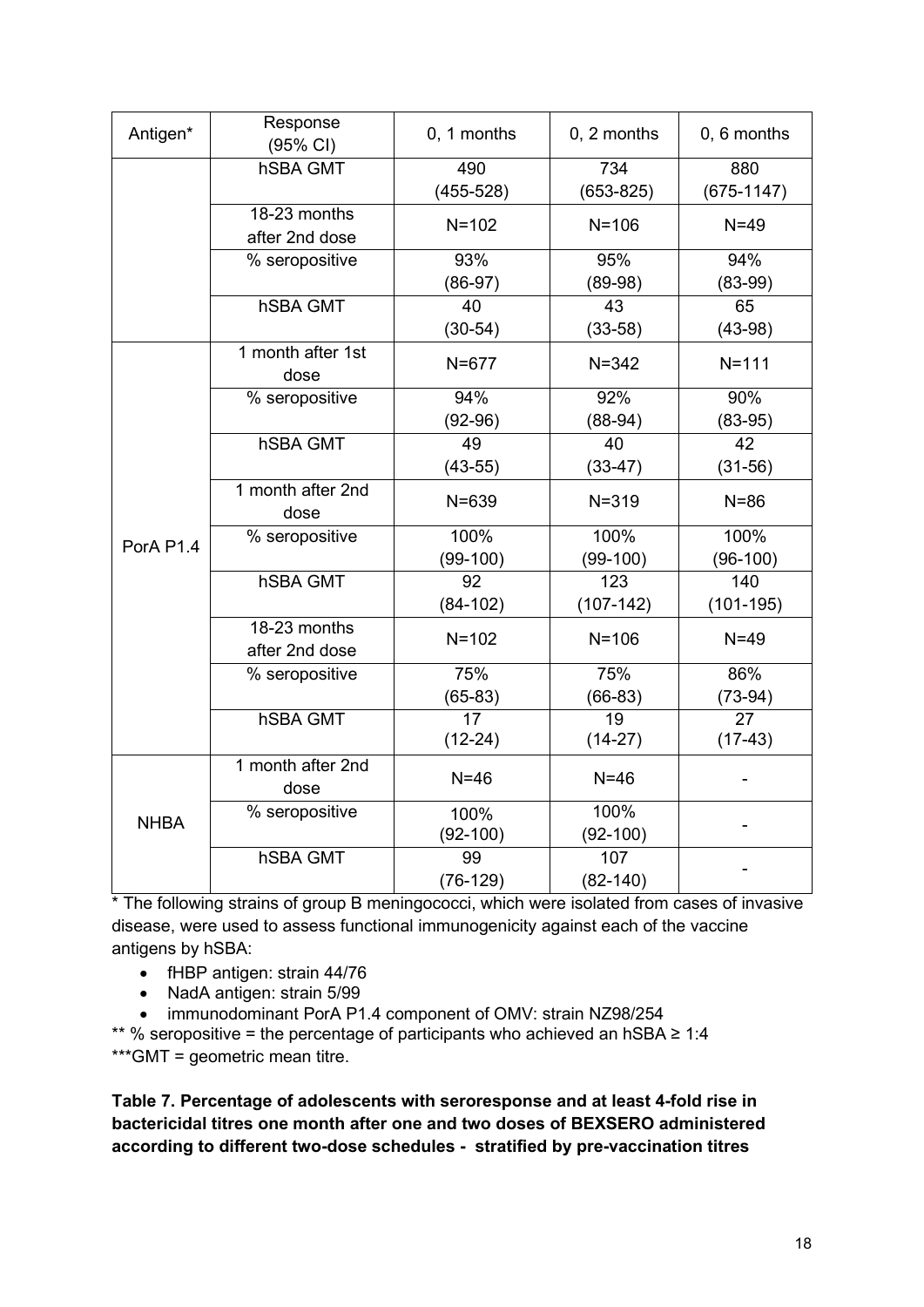| Antigen*    | Response<br>(95% CI)              |                                         | 0, 1 months                    | $0, 2$ months                  | 0, 6 months                   |
|-------------|-----------------------------------|-----------------------------------------|--------------------------------|--------------------------------|-------------------------------|
|             | $\frac{0}{0}$<br>seropositive**   | pre-<br>vaccination<br>titre $<$ 1:4    | $N = 388$<br>90% (87-93)       | $N = 193$<br>86% (80-91)       | $N=65$<br>86% (75-93)         |
|             | after 1st dose                    | pre-<br>vaccination<br>titre $\geq 1:4$ | $N = 289$<br>100% (98-<br>100) | $N = 149$<br>99% (95-100)      | $N=47$<br>100% (92-<br>100)   |
|             | % 4-fold<br>increase              | pre-<br>vaccination<br>titre $<$ 1:4    | $N = 388$<br>87% (84-91)       | $N = 193$<br>84% (78-89)       | $N = 65$<br>86% (75-93)       |
| fHBP        | after 1st dose                    | pre-<br>vaccination<br>titre $\geq 1:4$ | $N = 289$<br>71% (65-76)       | $N = 149$<br>68% (60-75)       | $N=47$<br>62% (46-75)         |
|             | $\%$<br>seropositive<br>after 2nd | pre-<br>vaccination<br>titre $<$ 1:4    | $N = 369$<br>100% (98-<br>100) | $N = 179$<br>100% (98-<br>100) | $N=55$<br>100% (94-<br>100)   |
|             | dose                              | pre-<br>vaccination<br>titre $\geq 1:4$ | $N = 269$<br>100% (99-<br>100) | $N = 140$<br>100% (97-<br>100) | $N = 31$<br>100% (89-<br>100) |
|             | % 4-fold<br>increase              | pre-vaccination<br>titre $<$ 1:4        | $N = 369$<br>100% (98-100)     | $N = 179$<br>100% (98-100)     | $N=55$<br>100% (94-100)       |
|             | after 2nd dose                    | pre-vaccination<br>titre $\geq 1:4$     | $N = 268$<br>90% (86-93)       | $N = 140$<br>86% (80-92)       | $N = 31$<br>90% (74-98)       |
|             | % seropositive<br>after 1st dose  | pre-vaccination<br>titre $<$ 1:4        | $N = 454$<br>95% (93-97)       | $N = 223$<br>96% (92-98)       | $N=79$<br>96% (89-99)         |
|             |                                   | pre-vaccination<br>titre $\geq 1:4$     | $N = 223$<br>100% (98-100)     | $N = 119$<br>98% (94-100)      | $N = 32$<br>100% (89-100)     |
|             | % 4-fold<br>increase              | pre-vaccination<br>titre $\leq 1:4$     | $N = 454$<br>94% (92-96)       | $N = 223$<br>95% (91-98)       | $N = 79$<br>96% (89-99)       |
| <b>NadA</b> | after 1st dose                    | pre-vaccination<br>titre $\geq 1:4$     | $N = 223$<br>74% (67-79)       | $N = 119$<br>72% (63-80)       | $N = 32$<br>69% (50-84)       |
|             | % seropositive<br>after 2nd dose  | pre-vaccination<br>titre $<$ 1:4        | $N = 427$<br>100% (99-100)     | $N = 211$<br>99% (97-100)      | $N = 64$<br>98% (92-100)      |
|             |                                   | pre-vaccination<br>titre $\geq 1:4$     | $N = 212$<br>100% (98-100)     | $N = 109$<br>100% (97-100)     | $N=22$<br>100% (85-100)       |
|             | $% 4$ -fold<br>increase           | pre-vaccination<br>titre $<$ 1:4        | $N = 426$<br>99% (98-100)      | $N = 211$<br>99% (97-100)      | $N = 64$<br>98% (92-100)      |
|             | after 2nd dose                    | pre-vaccination<br>titre $\geq 1:4$     | $N = 212$<br>96% (93-98)       | $N = 109$<br>95% (90-98)       | $N=22$<br>95% (77-100)        |
|             | % seropositive                    | pre-vaccination<br>titre $<$ 1:4        | $N = 450$<br>91% (88-94)       | $N = 219$<br>87% (82-91)       | $N=75$<br>85% (75-92)         |
| PorA P1.4   | after 1st dose                    | pre-vaccination<br>titre $\geq 1:4$     | $N = 226$<br>100% (98-100)     | $N = 123$<br>100% (97-100)     | $N = 36$<br>100% (90-100)     |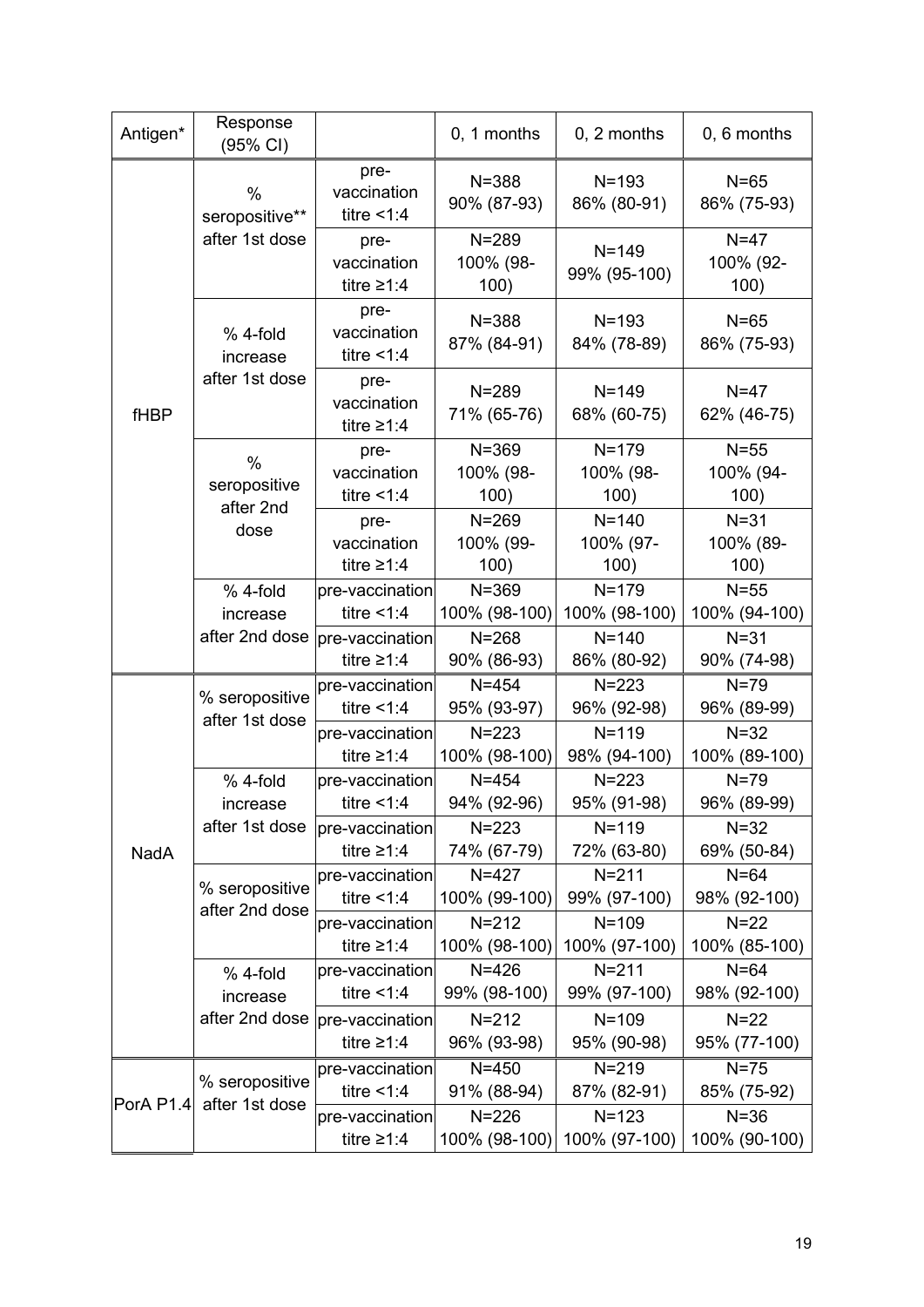| Antigen*    | Response<br>(95% CI)             |                  | 0, 1 months   | $0, 2$ months | 0, 6 months   |
|-------------|----------------------------------|------------------|---------------|---------------|---------------|
|             | $% 4$ -fold                      | pre-vaccination  | $N = 450$     | $N = 219$     | $N=75$        |
|             | increase                         | titre $<$ 1:4    | 91% (88-94)   | 85% (80-90)   | 85% (75-92)   |
|             | after 1st dose                   | pre-vaccination  | $N = 226$     | $N = 123$     | $N = 36$      |
|             |                                  | titre $\geq 1:4$ | 64% (57-70)   | 55% (46-64)   | 64% (46-79)   |
|             |                                  | pre-vaccination  | $N = 427$     | $N = 208$     | $N = 64$      |
|             | % seropositive<br>after 2nd dose | titre $<$ 1:4    | 100% (98-100) | 100% (98-100) | 100% (94-100) |
|             |                                  | pre-vaccination  | $N = 212$     | $N = 111$     | $N=22$        |
|             |                                  | titre $\geq 1:4$ | 100% (98-100) | 100% (97-100) | 100% (85-100) |
|             | $% 4$ -fold                      | pre-vaccination  | $N = 426$     | $N = 208$     | $N = 64$      |
|             | increase after                   | titre $<$ 1:4    | 99% (98-100)  | 100% (98-100) | 100% (94-100) |
|             | 2nd dose                         | pre-vaccination  | $N = 211$     | $N = 111$     | $N=22$        |
|             |                                  | titre $\geq 1:4$ | 81% (75-86)   | 77% (68-84)   | 82% (60-95)   |
|             |                                  | pre-vaccination  | $N=2$         | $N=9$         |               |
|             | % seropositive<br>after 2nd dose | titre $<$ 1:4    | 100% (16-100) | 100% (66-100) |               |
|             |                                  | pre-vaccination  | $N = 44$      | $N=37$        |               |
| <b>NHBA</b> |                                  | titre $\geq 1:4$ | 100% (92-100) | 100% (91-100) |               |
|             | $% 4$ -fold                      | pre-vaccination  | $N=2$         | $N=9$         |               |
|             | increase                         | titre $<$ 1:4    | 100% (16-100) | 89% (52-100)  |               |
|             | after 2nd dose                   | pre-vaccination  | $N = 44$      | $N=37$        |               |
|             |                                  | titre $\geq 1:4$ | 30% (17-45)   | 19% (8-35)    |               |

\* The following strains of group B meningococci, which were isolated from cases of invasive disease, were used to assess functional immunogenicity against each of the vaccine antigens by hSBA:

- fHBP antigen: strain 44/76
- NadA antigen: strain 5/99
- immunodominant PorA P1.4 component of OMV: strain NZ98/254
- \*\* % seropositive = the percentage of participants who achieved an hSBA  $\geq 1:4$

In studies of adults aged 18 to 50 years (V72P4) and 18 to 40 years (V72P5), data were obtained after the two doses of BEXSERO with a 1 month or 2 month interval between doses. (see Table 8). Baseline GMTs against reference strains ranged from 1.71 to 4.06. Responses in adults were similar to those of adolescents.

### **Table 8. Serum bactericidal antibody responses in adults after two doses of BEXSERO administered according to different two-dose schedules**

| Antigen*    | Response<br>(95% CI)   | 0, 1 months | $0, 2$ months |
|-------------|------------------------|-------------|---------------|
| fHBP        | 1 month after 2nd dose | $N = 28$    | $N=46$        |
|             | % seropositive**       | 100%        | 100%          |
|             |                        | $(88-100)$  | $(92-100)$    |
|             | hSBA GMT***            | 100         | 93            |
|             |                        | $(75-133)$  | $(71-121)$    |
| <b>NadA</b> | 1 month after 2nd dose | $N = 28$    | $N=46$        |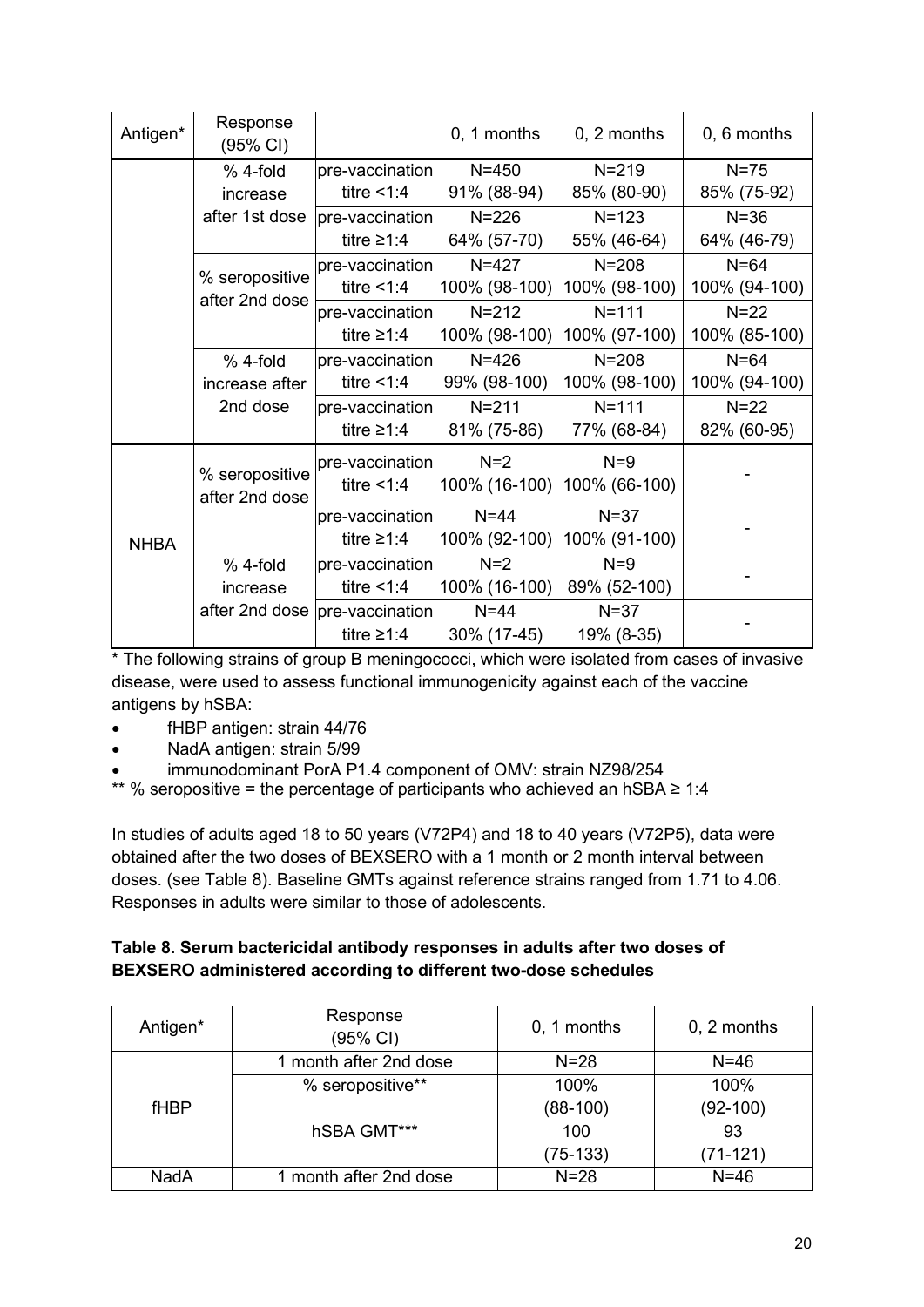| Antigen*  | Response<br>(95% CI)   | 0, 1 months | $0, 2$ months |
|-----------|------------------------|-------------|---------------|
|           | % seropositive         | 100%        | 100%          |
|           |                        | $(88-100)$  | $(92-100)$    |
|           | hSBA GMT               | 566         | 144           |
|           |                        | $(338-948)$ | $(108-193)$   |
| PorA P1.4 | 1 month after 2nd dose | $N = 28$    | $N = 46$      |
|           | % seropositive         | 96%         | 91%           |
|           |                        | $(82-100)$  | (79-98)       |
|           | hSBA GMT               | 47          | 32            |
|           |                        | (30-75)     | (21-48)       |

\*The following strains of group B meningococci, which were isolated from cases of invasive disease, were used to assess functional immunogenicity against each of the vaccine antigens by hSBA:

- fHBP antigen: strain 44/76
- NadA antigen: strain 5/99
- immunodominant PorA P1.4 component of OMV: strain NZ98/254
- \*\* % seropositive = the percentage of participants who achieved an hSBA ≥ 1:4.

\*\*\* GMT = geometric mean titre.

Serum bactericidal response to NHBA antigen has not been evaluated.

#### *Immunogenicity in special populations*

Children and adolescents with complement deficiencies, asplenia, or splenic dysfunction

In a phase 3 clinical study, children and adolescents 2 to 17 years of age with complement deficiencies (40), with asplenia or splenic dysfunction (107), and age-matched healthy participants (85) received two doses of BEXSERO two months apart. At 1 month following the 2-dose vaccination course, the percentages of participants with hSBA ≥1:5 in individuals with complement deficiencies and asplenia or splenic dysfunction were 87% and 97% for antigen fHbp, 95% and 100% for antigen NadA, 68% and 86% for antigen PorA P1.4, 73% and 94% for antigen NHBA, respectively, indicating an immune response in these immunocompromised participants. The percentages of healthy participants with hSBA ≥1:5 were 98% for antigen fHbp, 99% for antigen NadA, 83% for antigen PorA P1.4, and 99% for antigen NHBA.

Observational assessment of impact of vaccination on disease incidence

In the UK, BEXSERO was introduced into the national immunisation programme (NIP) in September 2015 using a two dose schedule in infants (at 2 and 4 months of age) followed by a booster dose (at 12 months of age). In this context, Public Health England conducted a 3-year observational study at the national level covering the entire birth cohort.

After three years of the programme, a statistically significant reduction of 75% [Incidence Rate Ratio 0.25 (95% CI: 0.19, 0.36)] in cases of IMD caused by Neisseria meningitidis group B was observed in vaccine-eligible infants, irrespective of the infants' vaccination status or predicted meningococcal group B strain coverage.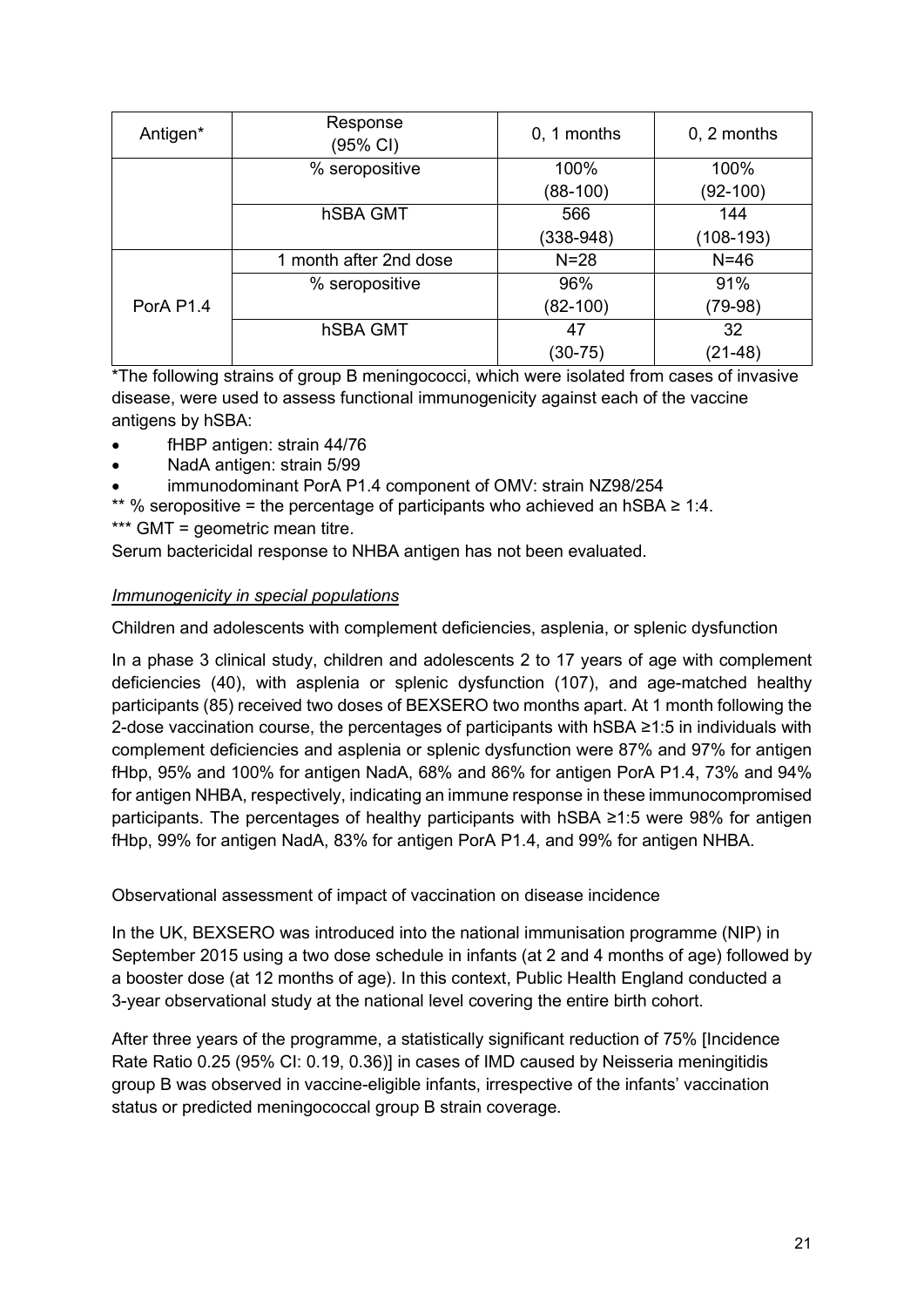## **5.2 PHARMACOKINETIC PROPERTIES**

Not applicable for vaccines.

## **5.3 PRECLINICAL SAFETY DATA**

#### **Genotoxicity**

Genotoxicity studies have not been performed with BEXSERO.

#### **Carcinogenicity**

Carcinogenicity studies have not been performed with BEXSERO.

## **6 PHARMACEUTICAL PARTICULARS**

## **6.1 LIST OF EXCIPIENTS**

BEXSERO contains the excipients sodium chloride, histidine, sucrose, and water for injections.

### **6.2 INCOMPATIBILITIES**

Incompatibilities were either not assessed or not identified as part of the registration of this medicine.

### **6.3 SHELF LIFE**

3 years.

In Australia, information on the shelf life can be found on the public summary of the Australian Register of Therapeutic Goods (ARTG). The expiry date can be found on the packaging.

## **6.4 SPECIAL PRECAUTIONS FOR STORAGE**

Store in a refrigerator (2°C – 8°C). Do not freeze. Protect from light.

## **6.5 NATURE AND CONTENTS OF CONTAINER**

BEXSERO is presented as a 0.5 mL suspension in a pre-filled syringe (Type I glass) with a plunger stopper (Type I bromobutyl rubber) and with a protective tip cap (Type II rubber).

BEXSERO is supplied in packs of 1 syringe with or without needle or packs of 10 syringes without needles.

Not all pack sizes may be distributed in Australia.

## **6.6 SPECIAL PRECAUTIONS FOR DISPOSAL**

In Australia, any unused medicine or waste material should be disposed of by taking to your local pharmacy.

## **6.7 PHYSICOCHEMICAL PROPERTIES**

Not applicable for vaccines.